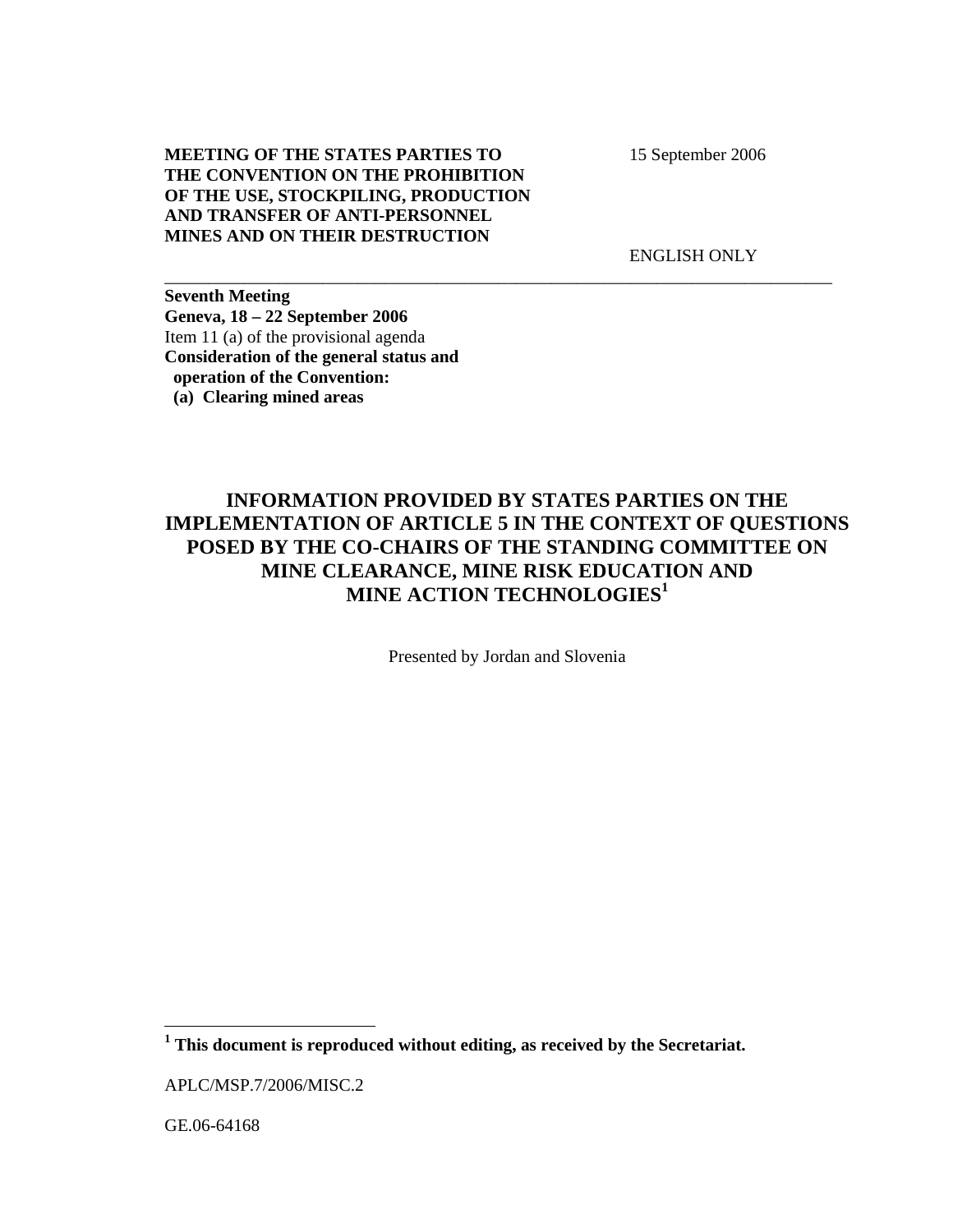## Information provided by States Parties on the implementation of Article 5 in the context of questions posed by the Co-Chairs of the Standing Committee on Mine Clearance, Mine Risk Education and Mine Action Technologies

## Jordan and Slovenia

## 15 September 2006

| <b>State Party</b> | Plan <sup>2</sup> | $Program$                   | Remaining work <sup>4</sup> | <b>Impeding</b><br>circumstances <sup>5</sup> | Means dedicated <sup>6</sup> | National ownership /<br>local capacity <sup>7</sup> | <b>Priorities for</b><br>assistance <sup>8</sup> |
|--------------------|-------------------|-----------------------------|-----------------------------|-----------------------------------------------|------------------------------|-----------------------------------------------------|--------------------------------------------------|
| Afghanistan        |                   | Afghanistan completed       |                             |                                               | The Mine Action              |                                                     |                                                  |
|                    |                   | the first nationwide        |                             |                                               | Programme for                |                                                     |                                                  |
|                    |                   | landmine impact survey      |                             |                                               | Afghanistan started in       |                                                     |                                                  |
|                    |                   | last year. Its results will |                             |                                               | 1990 and has since           |                                                     |                                                  |
|                    |                   | help the MAPA to            |                             |                                               | expanded to include          |                                                     |                                                  |
|                    |                   | better prioritize land      |                             |                                               | more than a dozen            |                                                     |                                                  |
|                    |                   | that needs to be cleared.   |                             |                                               | partner organisations        |                                                     |                                                  |
|                    |                   | The MAPA will now be        |                             |                                               | which employ more            |                                                     |                                                  |
|                    |                   | able to measure its         |                             |                                               | than 10,000 Afghans.         |                                                     |                                                  |
|                    |                   | success not only in         |                             |                                               |                              |                                                     |                                                  |
|                    |                   | terms of square metres      |                             |                                               |                              |                                                     |                                                  |
|                    |                   | cleared or devices          |                             |                                               |                              |                                                     |                                                  |
|                    |                   | destroyed but also by       |                             |                                               |                              |                                                     |                                                  |
|                    |                   | the direct impact and       |                             |                                               |                              |                                                     |                                                  |
|                    |                   | benefit to communities.     |                             |                                               |                              |                                                     |                                                  |
|                    |                   | The MAPA has                |                             |                                               |                              |                                                     |                                                  |
|                    |                   | decreased the number        |                             |                                               |                              |                                                     |                                                  |
|                    |                   | of high and medium          |                             |                                               |                              |                                                     |                                                  |

<sup>2</sup> What is your State's plan to destroy or ensure the destruction of all anti-personnel mines in mined areas under your State's jurisdiction or control as soon as possible?<br><sup>3</sup> What progress has been made in the implement control?

 $5$  What, if any, circumstances may impede the ability of your State to destroy or ensure the destruction of all anti-personnel mines in mined areas under your State's jurisdiction or control within ten years after entry

<sup>6</sup> What financial and technical means has your State dedicated to ensuring the fulfillment of your State's Article 5 obligations?

 $^7$  If mine action in your country is largely managed and conducted by foreign non-governmental organizations and / or international organizations, to what extent has national ownership and local capacity development been accelerated?

<sup>8</sup> What, if any, are your priorities for external assistance to support your State's fulfillment of its Article 5 obligations?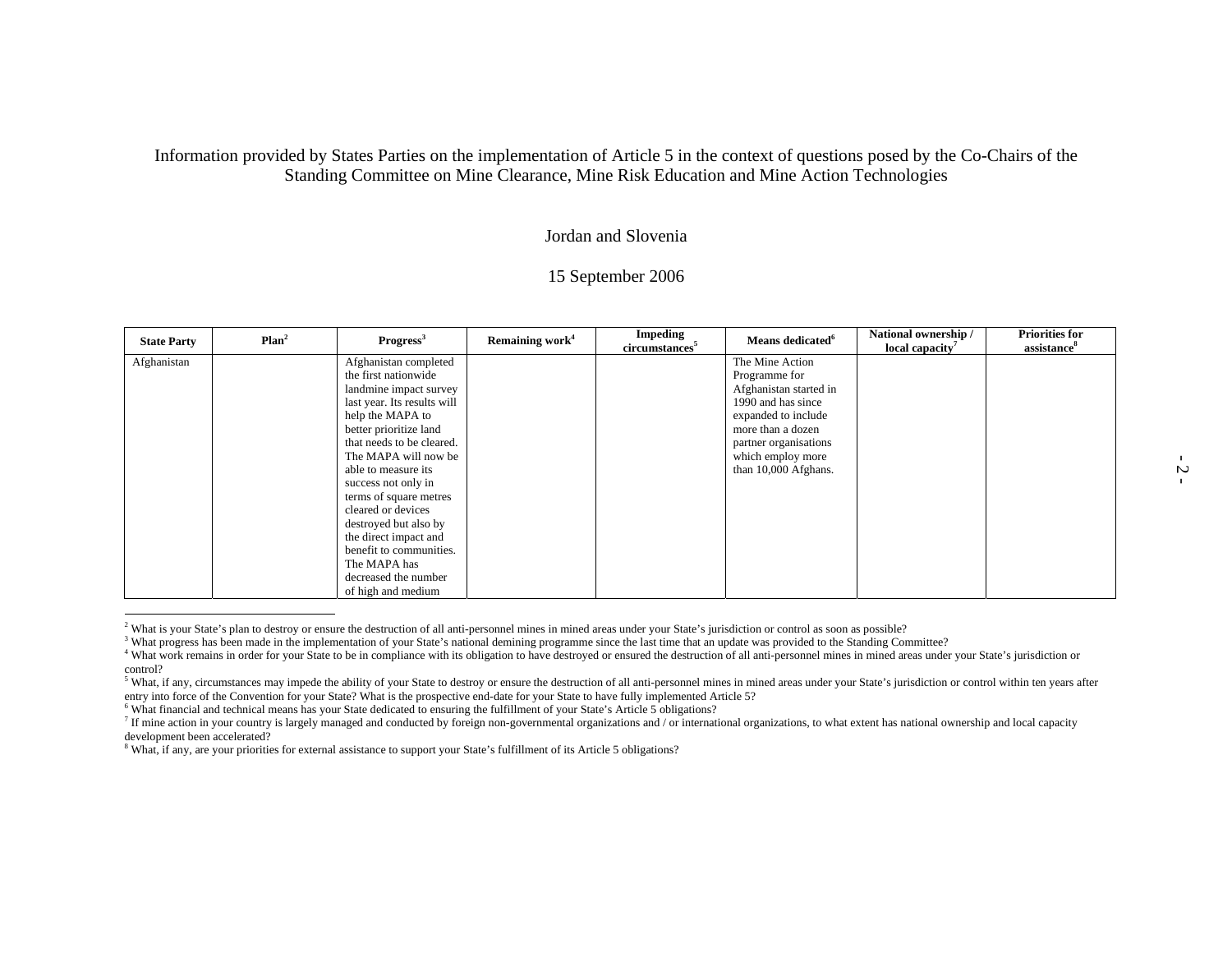| <b>State Party</b> | Plan <sup>2</sup>                                                                                                                                                                                                                                                                                                                                                                          | Progress <sup>3</sup>                                                                                                                                                                                                                                                                                                                                                                                                                                                                                                                                        | Remaining work <sup>4</sup>                                                                                                                                   | <b>Impeding</b><br>circumstances <sup>5</sup>                                                                                                    | Means dedicated <sup>6</sup>                                                                                                                                                                | National ownership /<br>local capacity <sup>7</sup>                                                                                                                                                                                                 | <b>Priorities for</b><br>assistance <sup>8</sup>                                                                                                      |
|--------------------|--------------------------------------------------------------------------------------------------------------------------------------------------------------------------------------------------------------------------------------------------------------------------------------------------------------------------------------------------------------------------------------------|--------------------------------------------------------------------------------------------------------------------------------------------------------------------------------------------------------------------------------------------------------------------------------------------------------------------------------------------------------------------------------------------------------------------------------------------------------------------------------------------------------------------------------------------------------------|---------------------------------------------------------------------------------------------------------------------------------------------------------------|--------------------------------------------------------------------------------------------------------------------------------------------------|---------------------------------------------------------------------------------------------------------------------------------------------------------------------------------------------|-----------------------------------------------------------------------------------------------------------------------------------------------------------------------------------------------------------------------------------------------------|-------------------------------------------------------------------------------------------------------------------------------------------------------|
|                    |                                                                                                                                                                                                                                                                                                                                                                                            | impacted communities<br>found in the initial<br>survey through a<br>combination of<br>clearance, markings and<br>mine risk education.<br>During the last 16<br>months the MAPA was<br>able to lower the impact<br>of mines and UXO in<br>211 communities and<br>the mines and UXO<br>problems of 57<br>communities has been<br>completely addressed.<br>Last year, the MAPA<br>reached an important<br>milestone by clearing<br>its one billionth square<br>metre of land, the<br>number of victims in<br>Afghanistan has<br>dropped to 70-100 per<br>month. |                                                                                                                                                               |                                                                                                                                                  |                                                                                                                                                                                             |                                                                                                                                                                                                                                                     |                                                                                                                                                       |
| Albania            | In accordance with<br>Action #19 of the<br>Nairobi Action Plan,<br>Albania developed a<br>Plan for completion<br>which will enable<br>Albania to meet its<br>clearance deadline and<br>clear all high and<br>medium impact by the<br>end of 2006 and clear<br>all other known areas<br>by 2009. These<br>objectives are<br>achievable assuming<br>that needed funding<br>will be provided. | To date more than 12<br>million square metres,<br>or more that three<br>quarters of the total<br>affected area, have been<br>released through<br>clearance and surveys.                                                                                                                                                                                                                                                                                                                                                                                      | Another 3.2 million<br>square metres remain to<br>be cleared to ensure the<br>destruction of all anti-<br>personnel mines in<br>mined areas.                  |                                                                                                                                                  | Albania has provided<br>national resources<br>through the Ministry of<br>Defence by providing<br>free of charge explosive<br>materials and medical<br>evacuations service by<br>helicopter. | One of the main<br>objectives of the<br>Albanian Programme is<br>also building local<br>capacities for demining<br>and victim's assistance<br>and good progress has<br>been made in this<br>regard so far, as<br>reported in a previous<br>session. |                                                                                                                                                       |
| Algeria            | Algeria is currently<br>elaborating with the<br>UNDP a mine action<br>project which will<br>enable the country,<br>through a<br>comprehensive impact                                                                                                                                                                                                                                       | In the period between<br>the last Standing<br>Committee meetings<br>and 31 March 2006, the<br>army discovered and<br>destroyed 113,880 anti-<br>personnel mines in                                                                                                                                                                                                                                                                                                                                                                                           | So far Algeria found<br>and destroyed 190,858<br>anti-personnel mines,<br>of the estimated<br>3,064,180 laid in its<br><b>Eastern and Western</b><br>borders. | The following<br>parameters may affect<br>Algeria's effort to<br>eradicate anti-personnel<br>mines:<br>• Shortage of protection<br>and detection | Mine clearance<br>operations are funded<br>by the Algerian<br>Government and carried<br>out by the National<br>Army.                                                                        | See previous column.                                                                                                                                                                                                                                | • Small technical<br>equipment (mine<br>sweepers, earth moving<br>equipments and<br>detectors especially for<br>home made mines<br>which contain very |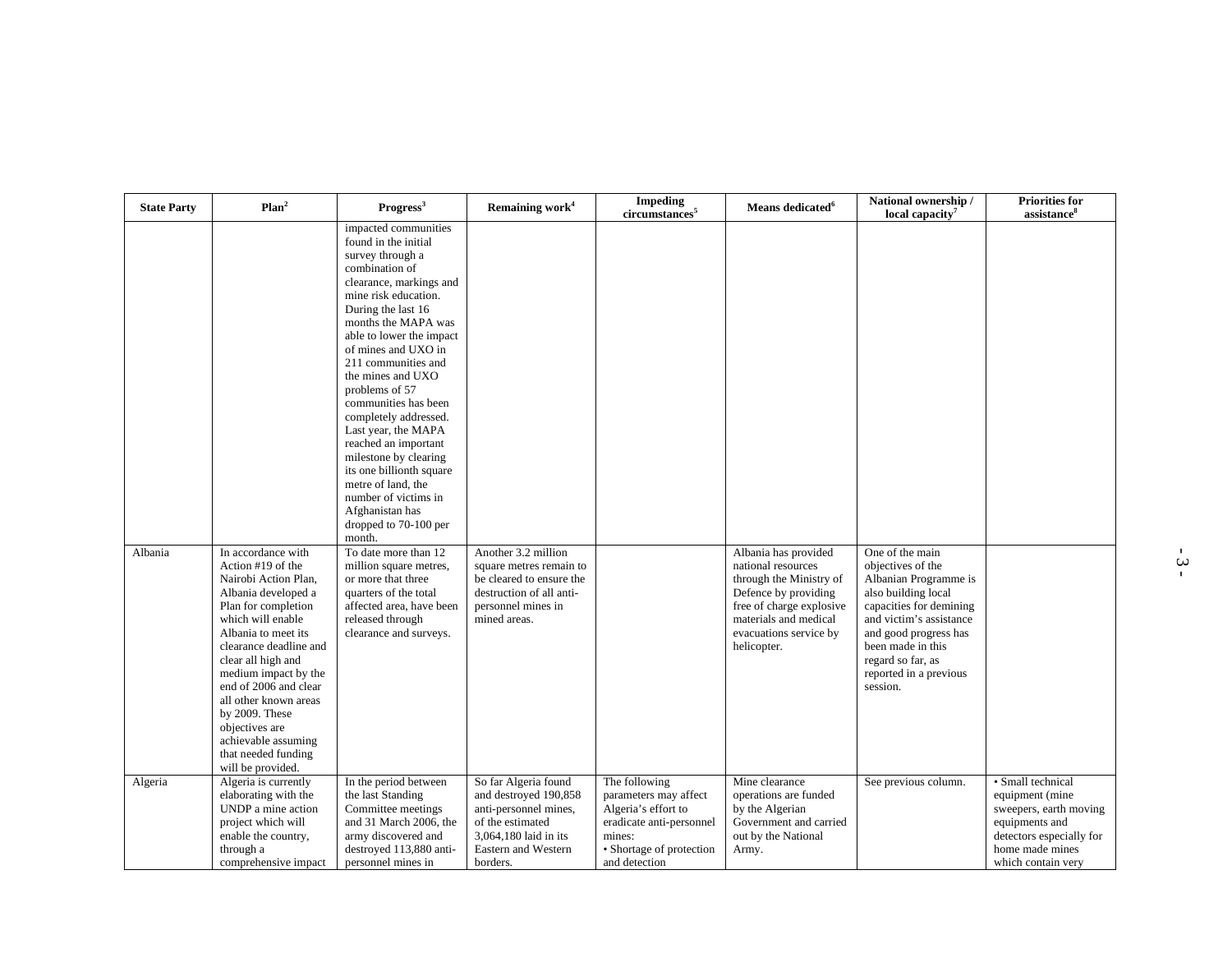| <b>State Party</b> | Plan <sup>2</sup>                                                                                                                                                                                                                                                                                                                                                                                                                                           | Progress <sup>3</sup>                                                                                                                                                                                                                                            | Remaining work <sup>4</sup>                                                                                                                                                                                                                                                                                                                                                                  | <b>Impeding</b><br>circumstances <sup>5</sup>                                                                                                                                                                                                                                                                                                                                                                                     | Means dedicated <sup>6</sup> | National ownership /<br>local capacity <sup>7</sup> | Priorities for<br>assistance                                                                             |
|--------------------|-------------------------------------------------------------------------------------------------------------------------------------------------------------------------------------------------------------------------------------------------------------------------------------------------------------------------------------------------------------------------------------------------------------------------------------------------------------|------------------------------------------------------------------------------------------------------------------------------------------------------------------------------------------------------------------------------------------------------------------|----------------------------------------------------------------------------------------------------------------------------------------------------------------------------------------------------------------------------------------------------------------------------------------------------------------------------------------------------------------------------------------------|-----------------------------------------------------------------------------------------------------------------------------------------------------------------------------------------------------------------------------------------------------------------------------------------------------------------------------------------------------------------------------------------------------------------------------------|------------------------------|-----------------------------------------------------|----------------------------------------------------------------------------------------------------------|
|                    | survey, to draft a<br>national strategic plan<br>which would include<br>demining. So far,<br>Algeria had conducted<br>demining operations<br>according to the<br>following principles:<br>to continue with<br>operations started in<br>1963, to clear some<br>strategic areas which<br>had been mined by the<br>Algerian army in the<br>fight against terrorism<br>and to destroy anti-<br>personnel mines<br>wherever their<br>existence was<br>confirmed. | addition to the<br>destruction of 10,996<br>mines laid by the<br>Algerian army during<br>the last decade.                                                                                                                                                        |                                                                                                                                                                                                                                                                                                                                                                                              | equipment.<br>· Displacement of<br>mines due to erosion<br>and wind.<br>• High temperatures<br>which make work<br>difficult.<br>· Difficult terrain in<br>some areas.<br>• Lack of funding.<br>But, Algeria believes<br>that the most significant<br>challenge it has to<br>address is how to carry<br>out in a good manner its<br>clearance operations in<br>order to fulfil its Article<br>5 obligations in a timely<br>manner. |                              |                                                     | little or no metal at all.).<br>· Protective equipment<br>(suits, hand protectors,<br>visors and boots). |
| Angola             |                                                                                                                                                                                                                                                                                                                                                                                                                                                             | In 2005, Angola<br>elaborated a National<br>Strategic Plan for Mine<br>Action (2006-2011).<br>About 14,262,596<br>square metres of mined<br>areas and 668<br>kilometres of roads<br>were cleared.                                                                | Angola indicated that,<br>in 2006, it intended to<br>consolidate the<br>extension of CNIDAH<br>at the provincial level,<br>to implement IMSMA,<br>to reinforce the<br>adoption of all mine<br>action standards, to<br>complete the Landmine<br>Impact Survey, and to<br>support the<br>development and<br>operational capacity of<br>INAD and its Central<br>Mine Action Training<br>School. |                                                                                                                                                                                                                                                                                                                                                                                                                                   |                              |                                                     |                                                                                                          |
| Argentina          | The United Kingdom's<br>and Argentinean<br>Governments will<br>carry out a feasibility<br>study by means of a<br>Joint Argentine-British<br>Working Party to<br>assess the costs and<br>risks of options<br>considered technically<br>feasible and it will                                                                                                                                                                                                  | At the Fifth Meeting of<br>the Joint Working<br>Party, and following the<br>recommended measures<br>of the Nairobi Plan of<br>Action, Argentina and<br>the UK agreed to use<br>the Information<br>Management System<br>for Mine Action<br>(IMSMA) as the base to |                                                                                                                                                                                                                                                                                                                                                                                              |                                                                                                                                                                                                                                                                                                                                                                                                                                   |                              |                                                     |                                                                                                          |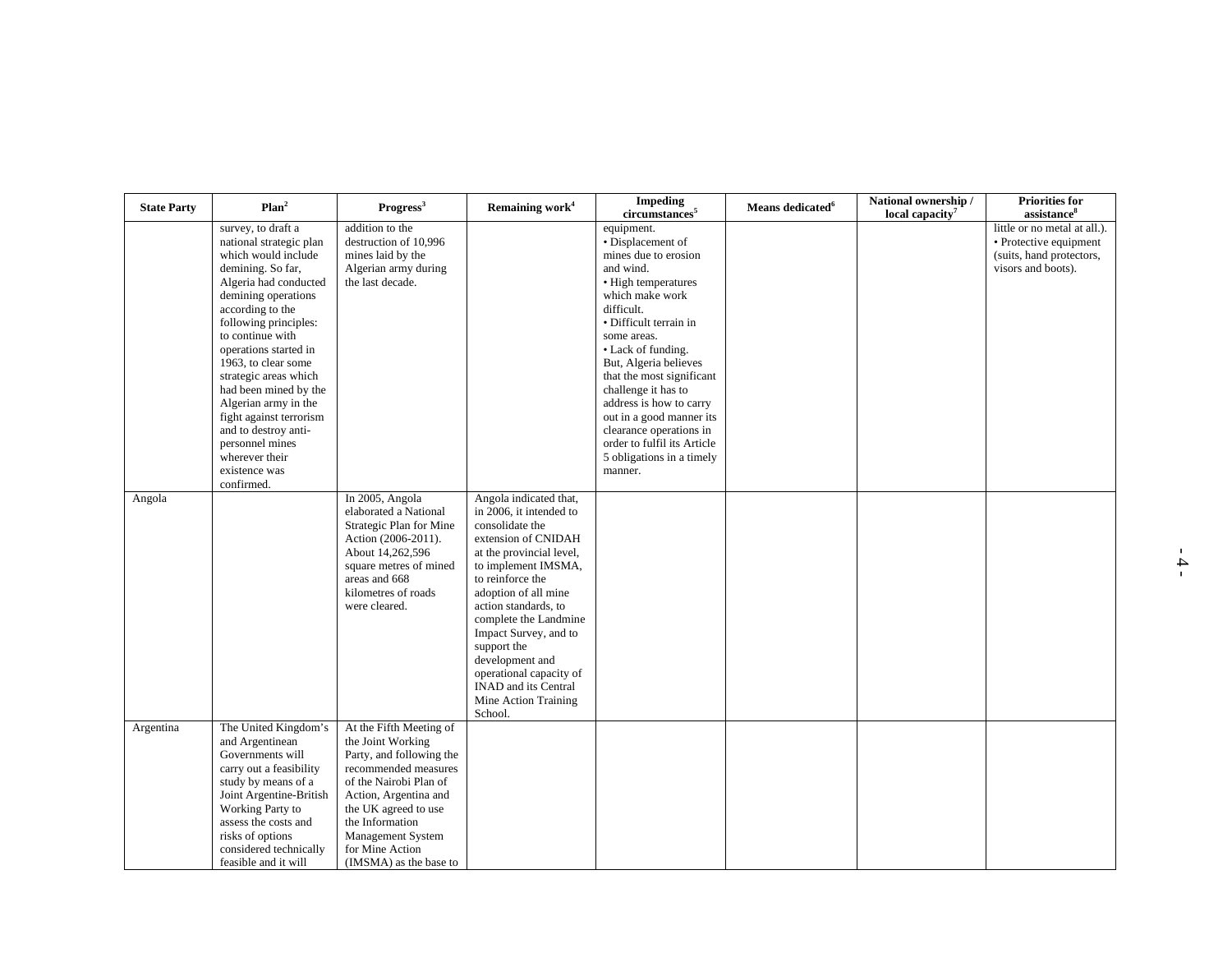| <b>State Party</b> | Plan <sup>2</sup>                                                                                                                  | Progress <sup>3</sup>                                                                                                                                                                                                                                                                                                                                                                                                                                                                                      | Remaining work <sup>4</sup> | <b>Impeding</b><br>circumstances <sup>5</sup> | Means dedicated <sup>6</sup> | National ownership /<br>local capacity <sup>7</sup> | <b>Priorities for</b><br>assistance <sup>8</sup> |
|--------------------|------------------------------------------------------------------------------------------------------------------------------------|------------------------------------------------------------------------------------------------------------------------------------------------------------------------------------------------------------------------------------------------------------------------------------------------------------------------------------------------------------------------------------------------------------------------------------------------------------------------------------------------------------|-----------------------------|-----------------------------------------------|------------------------------|-----------------------------------------------------|--------------------------------------------------|
|                    | include a cost-benefit<br>analysis of the<br>clearance activities,<br>establishing an order<br>of preference among<br>the options. | achieve the<br><b>International Standards</b><br>for Mine Action<br>(IMAS) requirements,<br>in accordance with the<br>Exchange of Notes of<br>2001.                                                                                                                                                                                                                                                                                                                                                        |                             |                                               |                              |                                                     |                                                  |
|                    |                                                                                                                                    | At the Sixth Meeting<br>both delegations<br>continued to make<br>progress on financial,<br>legal and technical<br>aspects of the<br>Feasibility Study and to<br>move forward on<br>several tasks ahead of<br>the Seventh Meeting.<br>They also agreed to<br>recommend to the two<br>Governments that they<br>should extend the scope<br>of the Exchange of<br>Notes of 2001 under the<br>sovereignty formula,<br>through the conclusion<br>of an agreement to<br>include Unexploded<br>Ordnance that might |                             |                                               |                              |                                                     |                                                  |
|                    |                                                                                                                                    | remain inside the mine<br>fields.<br>At the Seventh Meeting<br>and last meeting to date<br>of the Joint Working<br>Party, held in Buenos<br>Aires in March 2006,<br>both delegations<br>continued to negotiate a<br>way forward on the<br>legal and technical<br>aspects of the<br>Feasibility Study<br>aiming to complete a<br>joint survey visit to the<br>Falkland Islands during<br>the austral summer of<br>2006/2007. Both                                                                           |                             |                                               |                              |                                                     |                                                  |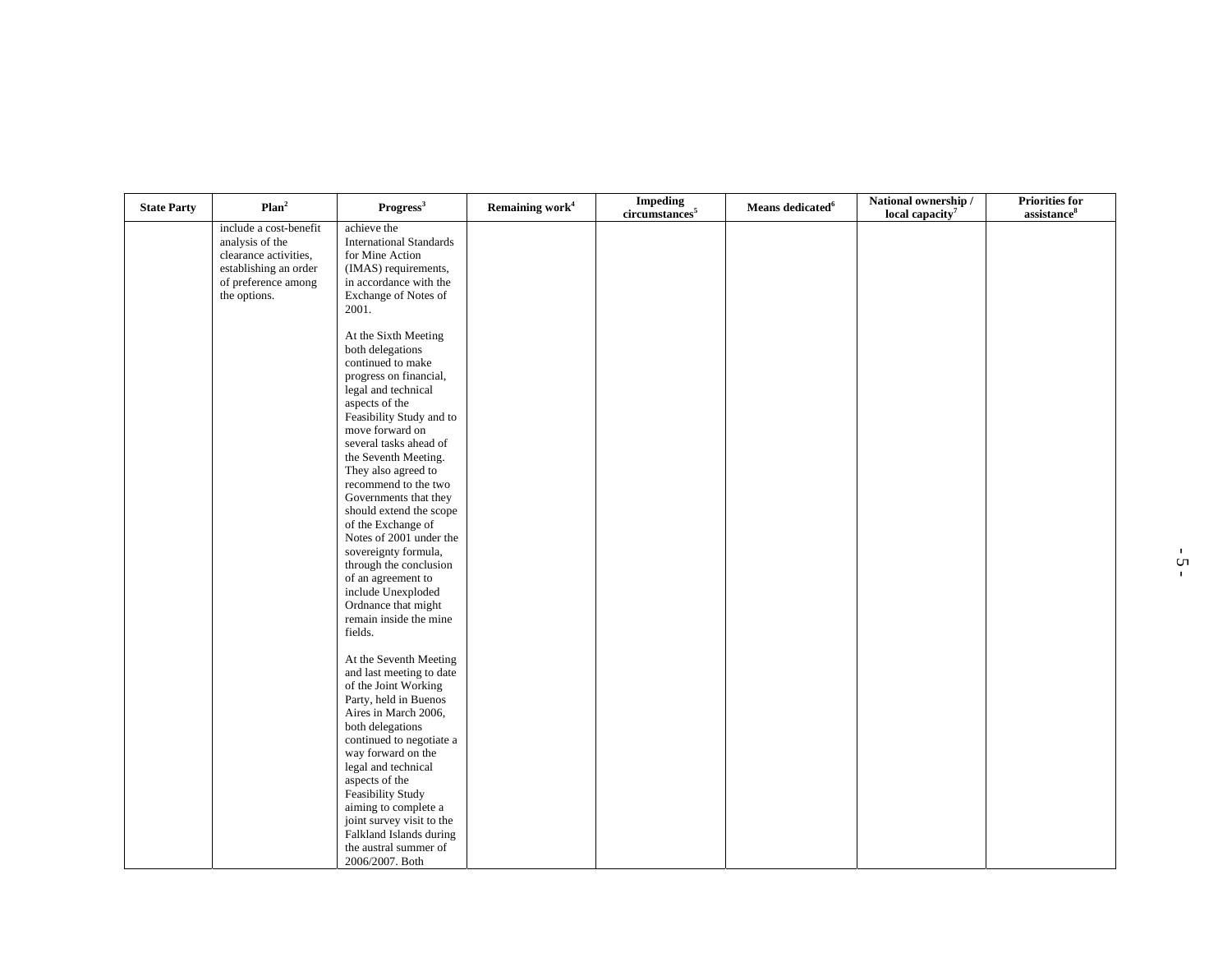| <b>State Party</b>        | Plan <sup>2</sup>                                                                                                                                                                                                                                                                                                                                                                                                                                                                | Progress <sup>3</sup>                                                                                                                                                                                                                                                                                                                                                                                                                                                                                                                                                                                                                                                                                                                                                                                                                                                                                                                           | Remaining work <sup>4</sup> | <b>Impeding</b><br>circumstances <sup>5</sup>         | Means dedicated <sup>6</sup>                                                                                                                                                                                                                                                                 | National ownership /<br>local capacity <sup>7</sup> | <b>Priorities for</b><br>assistance <sup>8</sup> |
|---------------------------|----------------------------------------------------------------------------------------------------------------------------------------------------------------------------------------------------------------------------------------------------------------------------------------------------------------------------------------------------------------------------------------------------------------------------------------------------------------------------------|-------------------------------------------------------------------------------------------------------------------------------------------------------------------------------------------------------------------------------------------------------------------------------------------------------------------------------------------------------------------------------------------------------------------------------------------------------------------------------------------------------------------------------------------------------------------------------------------------------------------------------------------------------------------------------------------------------------------------------------------------------------------------------------------------------------------------------------------------------------------------------------------------------------------------------------------------|-----------------------------|-------------------------------------------------------|----------------------------------------------------------------------------------------------------------------------------------------------------------------------------------------------------------------------------------------------------------------------------------------------|-----------------------------------------------------|--------------------------------------------------|
| Bosnia and<br>Herzegovina | In 2006, Bosnia and<br>Herzegovina plans to                                                                                                                                                                                                                                                                                                                                                                                                                                      | delegations agreed to<br>work intersessionally<br>on the contractual<br>aspects of the study and<br>a draft statement of<br>requirements.<br>2005 was one of the<br>most successful mine                                                                                                                                                                                                                                                                                                                                                                                                                                                                                                                                                                                                                                                                                                                                                        |                             | The size of the mine<br>affected area and still       | In 2005, around 8.8<br>million euros came out                                                                                                                                                                                                                                                |                                                     |                                                  |
|                           | do 52% more<br>demining than in 2005,<br>covering an area of<br>16.7 million square<br>metres, with 8.8<br>million square metres<br>of technical survey and<br>5 million square<br>metres of clearance.<br>35 square kilometres<br>of suspected areas are<br>planned to be<br>permanently marked.<br>Bosnia and<br>Herzegovina is in the<br>process of<br>mainstreaming mine<br>action into<br>development<br>programme in order to<br>access additional<br>financial resources. | action years in Bosnia<br>and Herzegovina and<br>also was the first year<br>of implementation of<br>the new National Mine<br>Action Strategy, a<br>document founded on a<br>better comprehension of<br>the constant gap<br>between the real size of<br>the mine threat and<br>financial and other<br>means to deal with that<br>threat and a better task<br>assessment and<br>planning system.<br>The following<br>achievements can be<br>recorded for 2005:<br>• mine affected territory<br>was reduced of a further<br>$158.1$ square<br>kilometres.<br>•25 integrated mine<br>action projects for<br>endangered<br>communities with high<br>level mine threat were<br>implemented and<br>resulted in a decrease of<br>the mine threat for these<br>communities.<br>•Emphasis was placed<br>on community liaison<br>which became the real<br>connection between<br>communities and their<br>needs on one side and,<br>priority-setting system |                             | too much reliance on<br>international donor<br>funds. | of the mine action<br>budgets of different<br>government levels of<br>Bosnia and<br>Herzegovina. The<br>country's annual<br>financial investment for<br>mine action grows every<br>year although the<br>biggest part (63%) is<br>still supported by the<br>international donor<br>community. |                                                     |                                                  |
|                           |                                                                                                                                                                                                                                                                                                                                                                                                                                                                                  | for mine action                                                                                                                                                                                                                                                                                                                                                                                                                                                                                                                                                                                                                                                                                                                                                                                                                                                                                                                                 |                             |                                                       |                                                                                                                                                                                                                                                                                              |                                                     |                                                  |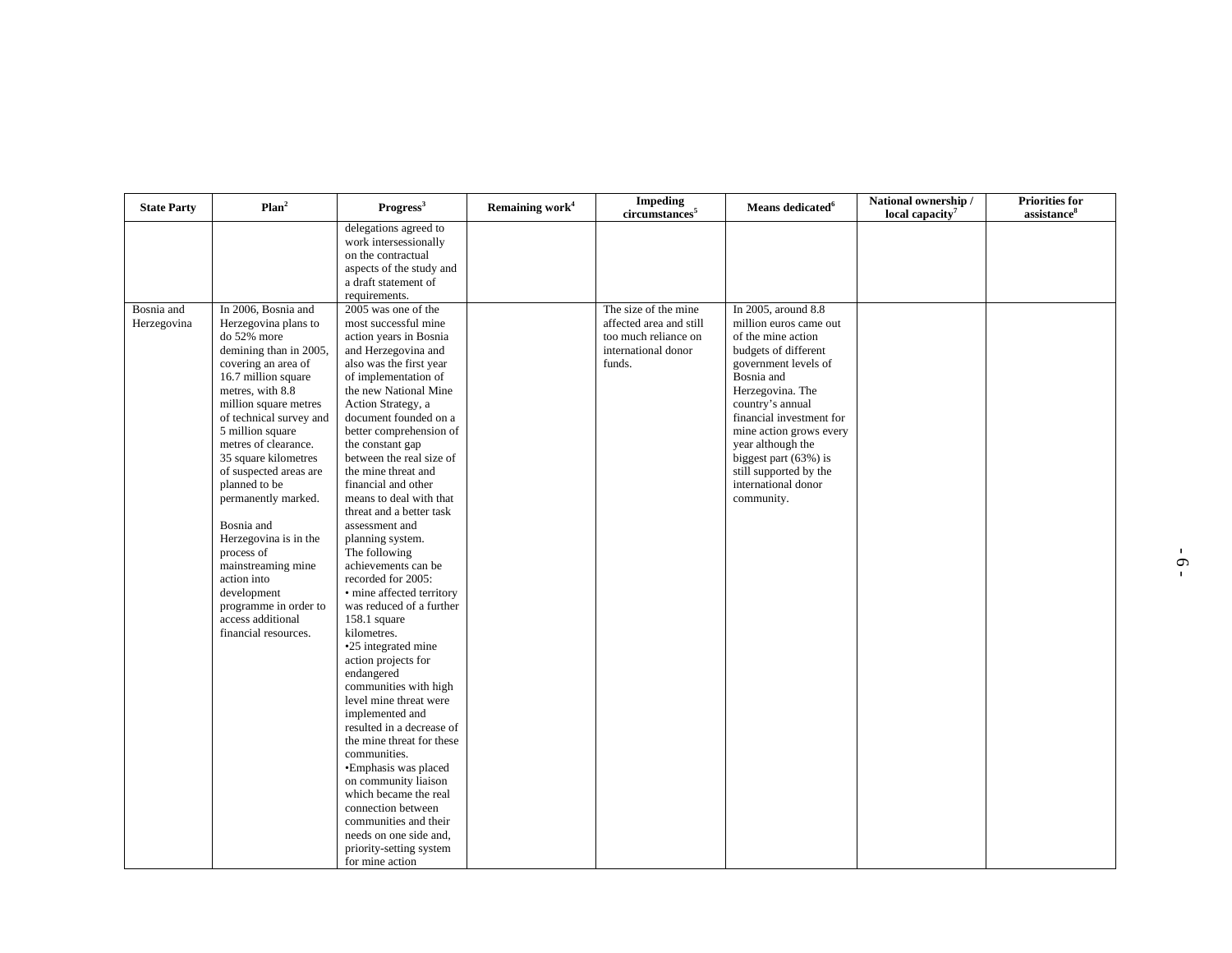| <b>State Party</b> | Plan <sup>2</sup>                                                                                                                                                                                                                                                                                                                                                                                                                                                                                                                                                                            | Progress <sup>3</sup>                                                                                                                                                                                                                                                                                                                                                                                                                                                                                                                                                                                                                                                           | Remaining work <sup>4</sup>                                                                                                                                                                                                                                                                                                                                                                                                                                                                                                                                                                                                | <b>Impeding</b><br>circumstances <sup>5</sup>                                                                                                                                                                                                                                                                                                                                                                                                                                                                                                                                                                               | Means dedicated <sup>6</sup>                                                                                                                                                                                                                                                                                                         | National ownership /<br>local capacity <sup>7</sup> | <b>Priorities for</b><br>assistance <sup>8</sup>                                                                                                                                                                                                                                                    |
|--------------------|----------------------------------------------------------------------------------------------------------------------------------------------------------------------------------------------------------------------------------------------------------------------------------------------------------------------------------------------------------------------------------------------------------------------------------------------------------------------------------------------------------------------------------------------------------------------------------------------|---------------------------------------------------------------------------------------------------------------------------------------------------------------------------------------------------------------------------------------------------------------------------------------------------------------------------------------------------------------------------------------------------------------------------------------------------------------------------------------------------------------------------------------------------------------------------------------------------------------------------------------------------------------------------------|----------------------------------------------------------------------------------------------------------------------------------------------------------------------------------------------------------------------------------------------------------------------------------------------------------------------------------------------------------------------------------------------------------------------------------------------------------------------------------------------------------------------------------------------------------------------------------------------------------------------------|-----------------------------------------------------------------------------------------------------------------------------------------------------------------------------------------------------------------------------------------------------------------------------------------------------------------------------------------------------------------------------------------------------------------------------------------------------------------------------------------------------------------------------------------------------------------------------------------------------------------------------|--------------------------------------------------------------------------------------------------------------------------------------------------------------------------------------------------------------------------------------------------------------------------------------------------------------------------------------|-----------------------------------------------------|-----------------------------------------------------------------------------------------------------------------------------------------------------------------------------------------------------------------------------------------------------------------------------------------------------|
|                    |                                                                                                                                                                                                                                                                                                                                                                                                                                                                                                                                                                                              | activities on the other.<br>• The marking<br>programme continued<br>although not to the<br>projected level.                                                                                                                                                                                                                                                                                                                                                                                                                                                                                                                                                                     |                                                                                                                                                                                                                                                                                                                                                                                                                                                                                                                                                                                                                            |                                                                                                                                                                                                                                                                                                                                                                                                                                                                                                                                                                                                                             |                                                                                                                                                                                                                                                                                                                                      |                                                     |                                                                                                                                                                                                                                                                                                     |
| Burundi            |                                                                                                                                                                                                                                                                                                                                                                                                                                                                                                                                                                                              |                                                                                                                                                                                                                                                                                                                                                                                                                                                                                                                                                                                                                                                                                 |                                                                                                                                                                                                                                                                                                                                                                                                                                                                                                                                                                                                                            |                                                                                                                                                                                                                                                                                                                                                                                                                                                                                                                                                                                                                             |                                                                                                                                                                                                                                                                                                                                      |                                                     |                                                                                                                                                                                                                                                                                                     |
| Cambodia           |                                                                                                                                                                                                                                                                                                                                                                                                                                                                                                                                                                                              |                                                                                                                                                                                                                                                                                                                                                                                                                                                                                                                                                                                                                                                                                 |                                                                                                                                                                                                                                                                                                                                                                                                                                                                                                                                                                                                                            |                                                                                                                                                                                                                                                                                                                                                                                                                                                                                                                                                                                                                             |                                                                                                                                                                                                                                                                                                                                      |                                                     |                                                                                                                                                                                                                                                                                                     |
| Chad               | Chad developed a<br>national strategic plan<br>which indicates that all<br>mine-affected regions<br>would be demined by<br>2009 with the<br>exception of the<br>Tibesti region for<br>which a 6-year<br>extension would be<br>required.                                                                                                                                                                                                                                                                                                                                                      | In 2005/2006, partial<br>clearance of the Wadi<br>Doum airfield and the<br>Fada town and region<br>were carried out. In<br>total, 4 400 000 square<br>metres were released<br>and 985 anti-personnel<br>mines destroyed.                                                                                                                                                                                                                                                                                                                                                                                                                                                        | Less than 10 square<br>kilometres, of 1081<br>affected square<br>kilometres, have been<br>cleared. In addition.<br>new minefields have<br>been discovered in the<br>Borkou region.                                                                                                                                                                                                                                                                                                                                                                                                                                         | Insufficient financial<br>resources dedicated to<br>the execution of Chad's<br>national plan and an<br>unstable politico-<br>military situation which<br>prevents access to<br>certain mine-affected<br>areas.                                                                                                                                                                                                                                                                                                                                                                                                              | The Government of<br>Chad allocates<br>approximately 1 million<br>\$US each year to the<br>National High<br>Commission for<br>Demining, it also<br>integrated the national<br>plan in the Chad's<br><b>Poverty Reduction</b><br>Strategy and finances<br>this strategy with oil<br>revenues.                                         |                                                     | Funding is required in<br>priority for:<br>the clearance of<br>N'Djamena and to<br>restart the clearance<br>operations which were<br>suspended in December<br>2005 around Wadi<br>Doum and Fada.                                                                                                    |
| Chile              | Chile has a National<br>Mine Action Plan<br>since 2002 which<br>covers all the<br>necessary activities to<br>remove and destroy<br>mines laid in Chile. In<br>addition to this<br>national plan, national<br>directives are issued<br>each year to give<br>concrete directions to<br>actions that need to be<br>carried out within the<br>corresponding year.<br>According to its<br>National Mine Action<br>Plan, Chile envisages<br>the full<br>implementation of the<br>obligations contained<br>in Article 5 within the<br>10-year deadline that<br>has been given by the<br>Convention. | All minefields in Chile<br>have been identified<br>and perimeter-marked.<br>Since May 2005, Chile<br>carried out the<br>following activities:<br>• Clearance of 5<br>minefields in Region I,<br>Chacalluta sector, has<br>been completed.<br>• Work in the Tambo<br><b>Ouemado</b> sector started<br>in July 2005, and is<br>50% advanced, 1,269<br>anti-personnel mines<br>have been destroyed.<br>• In November 2005,<br>post-clearance<br>inspection took place in<br>Tejas Verde, in<br>minefields that had<br>been cleared in 2004-<br>2005.<br>· In February 2006, a<br>demining operation<br>started in Region II, in<br>Llullaillaco National<br>Park aiming to clear 6 | As of 30 April 2006,<br>there remained 169<br>minefields in Chile<br>covering 2,139 hectares<br>and containing 115,668<br>anti-personnel mines.<br>During the second<br>semester of 2006, work<br>should commence in<br>other areas:<br>In 3 minefields of<br>Region XII, Tierra del<br>Fuego, containing<br>3,642 mines;<br>In 2 minefields in<br>Chacalluta, Region I.<br>Chile's initial goal to<br>start work in all its<br>mined areas is about to<br>be achieved. From this<br>point on, Chile will<br>move to a second phase<br>during which work will<br>be maintained and<br>increased in each of<br>these areas. | The following<br>circumstances might<br>impede Chile's<br>progress:<br>• Geographical<br>characteristics of the<br>country which affects<br>planning and<br>development of<br>demining operations.<br>• Characteristics of the<br>terrain, especially<br>altitude, climate, and<br>areas with difficult<br>access.<br>• Almost all minefields<br>in Chile contain both<br>anti-personnel mines<br>and anti-tank mines<br>which limits the use of<br>mechanical means to<br>remove mines and<br>means that mines have<br>to be lifted mainly<br>manually.<br>• As a result of the<br>above-described<br>circumstances, it is | From 2004 to date,<br>Chile has contributed<br>financially to 56% of its<br>demining programme,<br>the rest being provided<br>by international<br>contributions. In<br>addition, the Chilean<br>armed forces covered<br>the costs related to<br>specialised and non-<br>specialised personnel<br>involved in demining<br>operations. |                                                     | Continued international<br>financial support is<br>essential to maintain<br>and increase the current<br>level of activities.<br>International<br>cooperation, equipment,<br>technology transfer as<br>well financing of the<br>demining operations<br>will be crucial to<br>increase the work rate. |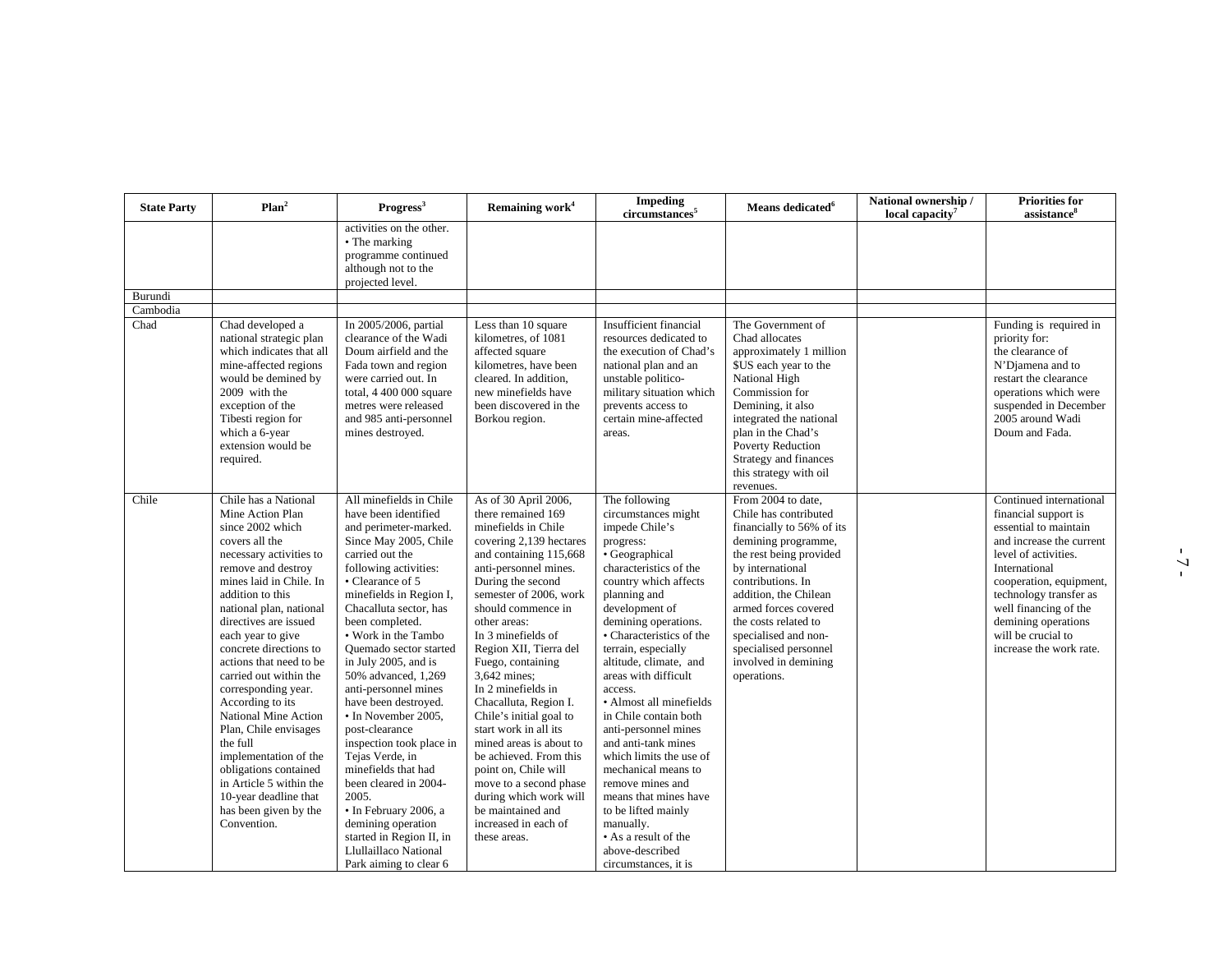| <b>State Party</b> | Plan <sup>2</sup>                                                                                                                                                                                                                                                                                                                                                                 | Progress <sup>3</sup>                                                                                                                                                                                                                                                            | Remaining work <sup>4</sup>                                                                                                                             | <b>Impeding</b><br>circumstances <sup>5</sup>                                                                                                                                                                                                                                                                                                                                                                                                                                                | Means dedicated $6$                                                                                                                       | National ownership /<br>local capacity <sup>7</sup> | <b>Priorities for</b><br>assistance <sup>8</sup>           |
|--------------------|-----------------------------------------------------------------------------------------------------------------------------------------------------------------------------------------------------------------------------------------------------------------------------------------------------------------------------------------------------------------------------------|----------------------------------------------------------------------------------------------------------------------------------------------------------------------------------------------------------------------------------------------------------------------------------|---------------------------------------------------------------------------------------------------------------------------------------------------------|----------------------------------------------------------------------------------------------------------------------------------------------------------------------------------------------------------------------------------------------------------------------------------------------------------------------------------------------------------------------------------------------------------------------------------------------------------------------------------------------|-------------------------------------------------------------------------------------------------------------------------------------------|-----------------------------------------------------|------------------------------------------------------------|
|                    |                                                                                                                                                                                                                                                                                                                                                                                   | minefields. Work is<br>66% advanced with<br>1,440 anti-personnel<br>mines having been<br>destroyed.                                                                                                                                                                              |                                                                                                                                                         | difficult to use and<br>access a more advanced<br>technology that would<br>enable better progress<br>in demining.                                                                                                                                                                                                                                                                                                                                                                            |                                                                                                                                           |                                                     |                                                            |
| Colombia           | Colombia commits to<br>demine 34 military<br>bases in the next five<br>years. Demining<br>teams and emergency<br>teams composed of<br>army, navy and police<br>staff will be formed to<br>carry out demining<br>work. The OAS will<br>train 40 men as<br>deminers and<br>Colombia is in the<br>process of developing<br>a work plan with the<br>support of Canada and<br>the OAS. |                                                                                                                                                                                                                                                                                  |                                                                                                                                                         |                                                                                                                                                                                                                                                                                                                                                                                                                                                                                              |                                                                                                                                           |                                                     |                                                            |
| Congo              |                                                                                                                                                                                                                                                                                                                                                                                   | Two reconnaissance<br>missions were sent to<br>Congo's south-western<br>border with Angola in<br>order to gather reliable<br>data to set up a<br>demining programme.<br>However, the existence<br>of anti-personnel mines<br>in this border area still<br>needs to be confirmed. | See previous column.                                                                                                                                    | Geographical: the area<br>suspected to be mined<br>in the border with<br>Angola is not safe<br>enough to conduct<br>demining operations<br>and Congo would like<br>this area to be demined<br>jointly with Angola and<br>the Democratic<br>Republic of the Congo.<br>Technical: Congo is for<br>the first time involved<br>in a humanitarian<br>demining programme<br>and the Congolese<br>armed forces do neither<br>have the technology nor<br>the expertise for this<br>kind of demining. |                                                                                                                                           |                                                     | Support for the<br>development of a<br>demining programme. |
| Croatia            | In 2005 the National<br>Mine Action Program<br>was revised to reflect a<br>new awareness that<br>adequate financing<br>was the new main                                                                                                                                                                                                                                           |                                                                                                                                                                                                                                                                                  | As of January 2006,<br>1147 square kilometres<br>was still considered as<br>mine suspected area.<br><b>CROMAC</b> estimates<br>that some 28 percent, or | Domestic and<br>international political<br>will and economic<br>support.                                                                                                                                                                                                                                                                                                                                                                                                                     | Approximately 75<br>percent of funds for<br>demining in Croatia<br>have come from the<br>state, 50 percent from<br>Croatia's state budget |                                                     |                                                            |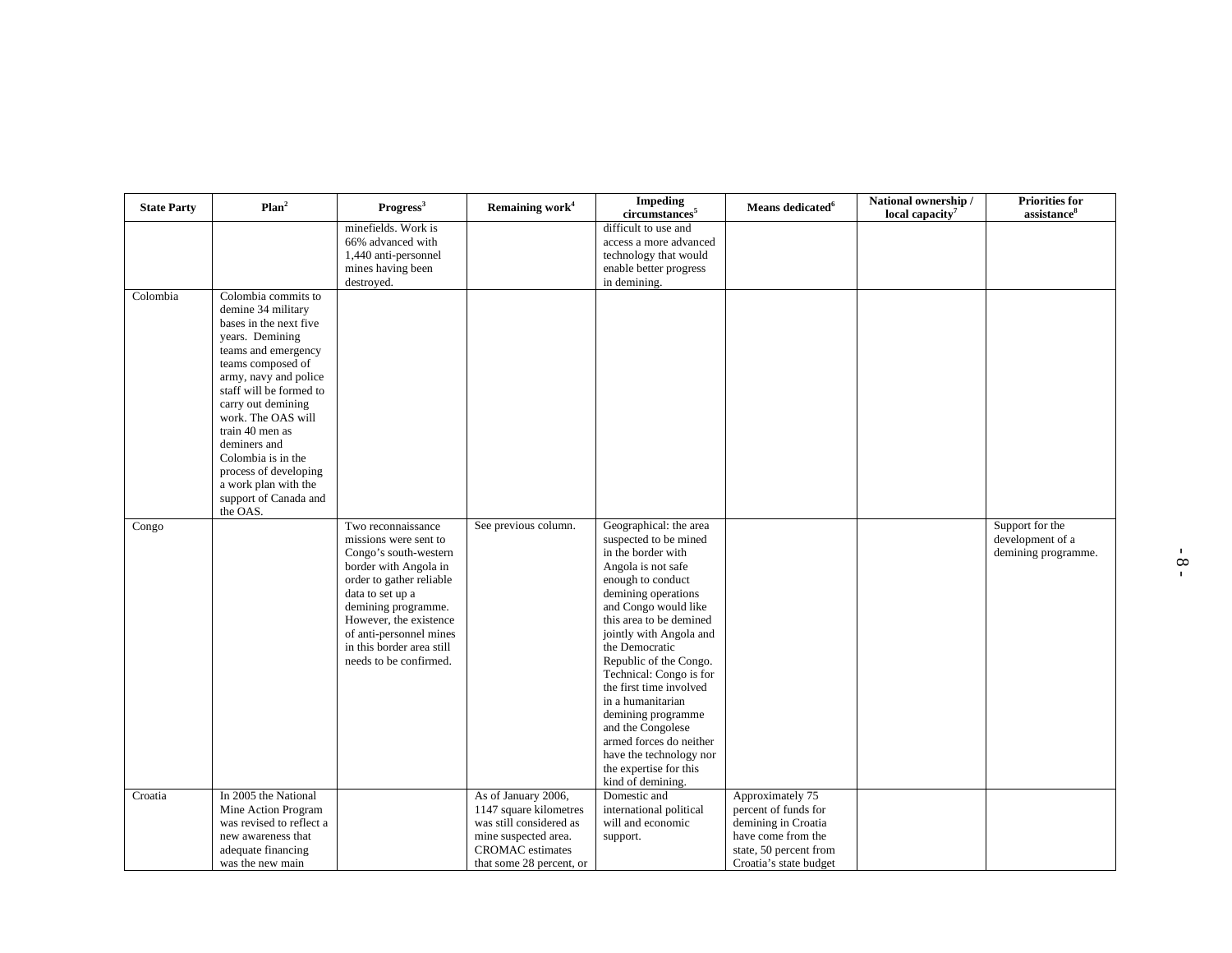| <b>State Party</b>                     | Plan <sup>2</sup>                                                                                                                                                                                                                                                                                               | Progress <sup>3</sup>                                                                                                                                                                                                                                                                                                                                                                                                                                                                                                                                                                          | Remaining work <sup>4</sup>                                                                                                                                                                                                                                                                                                                    | <b>Impeding</b><br>circumstances <sup>5</sup>                                                            | Means dedicated <sup>6</sup>                                                                                                                                                                                                                                                                                                                                  | National ownership /<br>local capacity <sup>7</sup> | <b>Priorities for</b><br>assistance <sup>8</sup>                                                                                                                                                                                                                                                               |
|----------------------------------------|-----------------------------------------------------------------------------------------------------------------------------------------------------------------------------------------------------------------------------------------------------------------------------------------------------------------|------------------------------------------------------------------------------------------------------------------------------------------------------------------------------------------------------------------------------------------------------------------------------------------------------------------------------------------------------------------------------------------------------------------------------------------------------------------------------------------------------------------------------------------------------------------------------------------------|------------------------------------------------------------------------------------------------------------------------------------------------------------------------------------------------------------------------------------------------------------------------------------------------------------------------------------------------|----------------------------------------------------------------------------------------------------------|---------------------------------------------------------------------------------------------------------------------------------------------------------------------------------------------------------------------------------------------------------------------------------------------------------------------------------------------------------------|-----------------------------------------------------|----------------------------------------------------------------------------------------------------------------------------------------------------------------------------------------------------------------------------------------------------------------------------------------------------------------|
|                                        | precondition/stumbling<br>block to fulfilling the<br>obligation of the<br>Ottawa Convention -<br>i.e. to demine Croatia<br>by the 2009<br>Convention deadline.                                                                                                                                                  |                                                                                                                                                                                                                                                                                                                                                                                                                                                                                                                                                                                                | 320 square kilometres,<br>deserves priority, the<br>remaining area being of<br>low economic value<br>and not important in<br>either reconstruction or<br>development.                                                                                                                                                                          |                                                                                                          | and 25 percent from<br>public and state owned<br>companies.                                                                                                                                                                                                                                                                                                   |                                                     |                                                                                                                                                                                                                                                                                                                |
| Cyprus                                 | According to the<br>National Plan, the<br>destruction of anti-<br>personnel mines laid in<br>minefields is to be<br>completed by July<br>2013. Work has so far<br>proceeded as planned<br>and it is expected that<br>the National Plan will<br>be successfully<br>completed within the<br>specified time frame. | • Since June 2005, and<br>in line with the time<br>schedule of the<br>National Plan, the<br>Republic of Cyprus has<br>proceeded to the<br>destruction of 237 laid<br>anti-personnel mines,<br>which were removed<br>from 2 minefields of<br>the National Guard.<br>• The work which<br>commenced in<br>November 2004 in the<br><b>Buffer Zone was</b><br>completed in July 2005,<br>with a total of 8<br>minefields cleared, 3<br>suspected areas checked<br>and 961 anti-personnel<br>mines destroyed. All<br>land areas were<br>returned to their owners<br>for agricultural<br>development. | According to the time<br>schedule, the<br>destruction of 280<br>mines laid in 2<br>minefields is foreseen<br>for 2006. In total, 3,801<br>mines laid in 14<br>minefields under the<br>effective control of the<br>Republic of Cyprus<br>remain to be destroyed<br>by 1 July 2013.                                                              |                                                                                                          | Work to implement the<br>Convention is funded by<br>the Republic of Cyprus<br>and is carried out by a<br>specially trained<br>military team.                                                                                                                                                                                                                  |                                                     |                                                                                                                                                                                                                                                                                                                |
| Democratic<br>Republic of<br>the Congo | The work of the<br>Democratic Republic<br>of the Congo to<br>develop a plan has<br>been delayed because<br>such a document can<br>only be established<br>when the extent of the<br>anti-personnel mine<br>contamination is<br>known.                                                                            | The data compiled on<br>mined areas has been<br>put in IMSMA. Some<br>general surveys have<br>been conducted by<br>international NGOs<br>which identified some<br>dangerous areas in<br>areas formerly<br>suspected to be mined.<br>Demining of the areas<br>identified in<br>Tanganyika district<br>started in 2005.                                                                                                                                                                                                                                                                          | The Democratic<br>Republic of Congo<br>believes that the most<br>appropriate course of<br>action for its problem is<br>the conduct of technical<br>surveys followed by<br>immediate demining<br>activities. An increase<br>of the number of<br>international NGOs<br>operating in the DRC<br>and the development of<br>national capacity would | Mines are scattered<br>over a huge territory<br>and very few records of<br>mined areas are<br>available. | A national structure for<br>mine action is about to<br>be established and will<br>be placed under the<br>direct authority of the<br>President of the DRC. It<br>will be composed of:<br>• an interministerial<br>organ which will be in<br>charge of adopting the<br>national plan and<br>defining priorities.<br>· a technical organ<br>which will implement |                                                     | Support in the<br>establishment of a<br>national structure for<br>mine action, and of a<br>demining team<br>composed of members<br>of the DRC armed<br>forces and finally an<br>increased financial<br>commitment from the<br>international<br>community for the<br>international and<br>national NGOs working |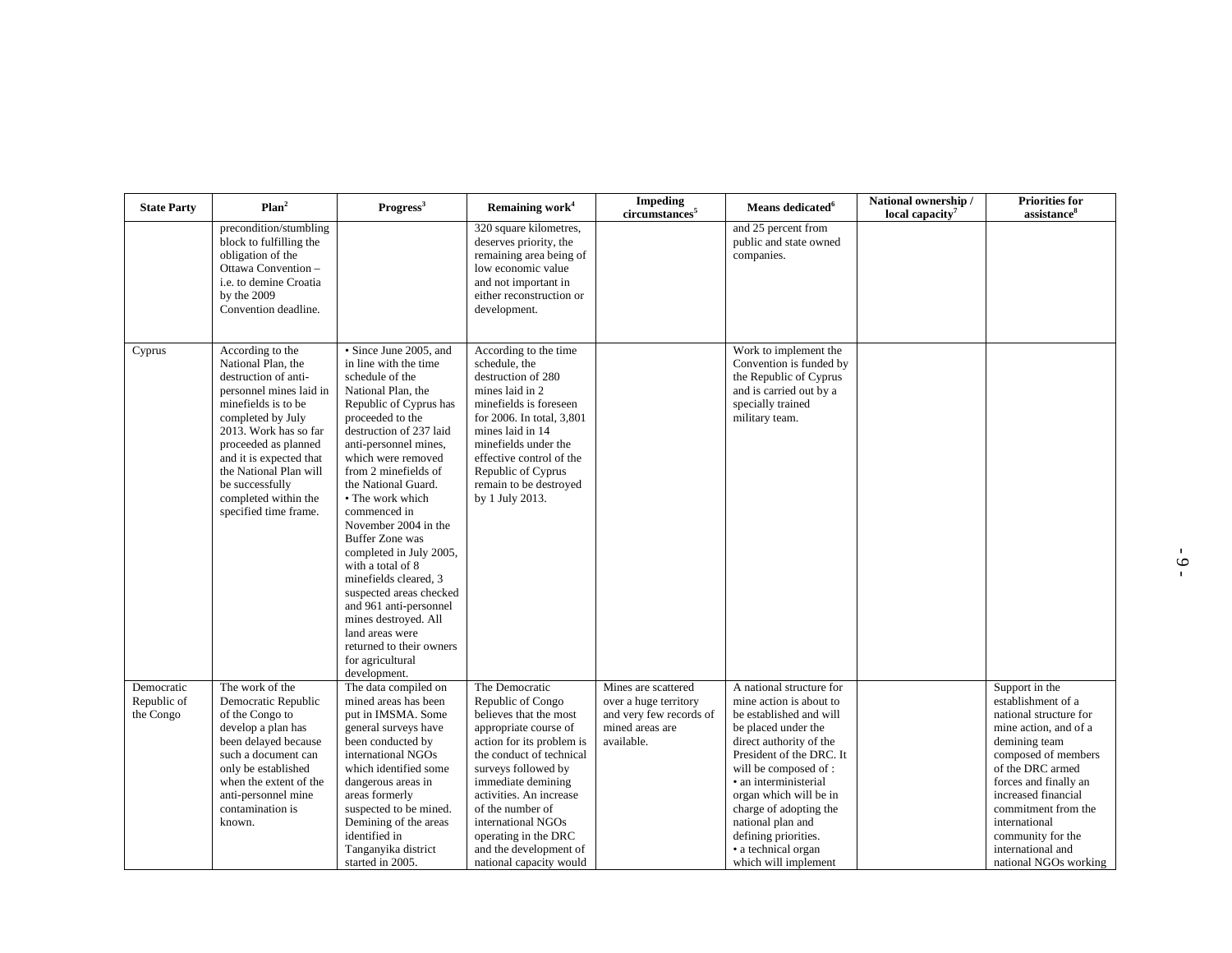| <b>State Party</b> | Plan <sup>2</sup>                                                                                                                                                                                     | Progress <sup>3</sup>                                                                                                                                                                                                                                                                    | Remaining work <sup>4</sup>                                                                                                                                                | <b>Impeding</b><br>circumstances <sup>5</sup>                                                                                                                                                          | Means dedicated <sup>6</sup>                                                                                                                                                                                                                                                                            | National ownership /<br>local capacity <sup>7</sup> | <b>Priorities for</b><br>assistance <sup>8</sup> |
|--------------------|-------------------------------------------------------------------------------------------------------------------------------------------------------------------------------------------------------|------------------------------------------------------------------------------------------------------------------------------------------------------------------------------------------------------------------------------------------------------------------------------------------|----------------------------------------------------------------------------------------------------------------------------------------------------------------------------|--------------------------------------------------------------------------------------------------------------------------------------------------------------------------------------------------------|---------------------------------------------------------------------------------------------------------------------------------------------------------------------------------------------------------------------------------------------------------------------------------------------------------|-----------------------------------------------------|--------------------------------------------------|
|                    |                                                                                                                                                                                                       | To date, approximately<br>2,675,810 square<br>metres and 260 km of<br>road have been cleared.                                                                                                                                                                                            | also be helping.                                                                                                                                                           |                                                                                                                                                                                                        | the national plan,<br>accredit demining<br>operators and oversee<br>their work.                                                                                                                                                                                                                         |                                                     | in the DRC.                                      |
| Denmark            |                                                                                                                                                                                                       | The contract for<br>demining is to be<br>awarded to the<br>company winning the<br>tender in May 2006 and<br>work on site is expected<br>to commence early June<br>2006. It is planned that<br>areas successively will<br>be released as the<br>clearing progresses.                      | 1% of the estimated 1.4<br>million landmines<br>deployed during the<br>Second World War<br>remain. These<br>remaining mines are<br>located on the<br>Skallingen peninsula. | The mines are located<br>in dunes, beach and<br>marsh habitat. The area<br>is a very dynamic<br>environment with<br>fluctuations in ground<br>levels over time due to<br>the movement of the<br>dunes. | The Danish<br>Government concluded<br>in November 2005 a<br>political agreement<br>regarding the fiscal bill<br>for 2006. This<br>agreement allocates a<br>total of 86 million DKK<br>(approximately 13<br>million US\$) for the<br>clearance of mines in<br>the dune and beach<br>areas on Skallingen. |                                                     |                                                  |
| Ecuador            |                                                                                                                                                                                                       |                                                                                                                                                                                                                                                                                          |                                                                                                                                                                            |                                                                                                                                                                                                        |                                                                                                                                                                                                                                                                                                         |                                                     |                                                  |
| Eritrea            |                                                                                                                                                                                                       |                                                                                                                                                                                                                                                                                          |                                                                                                                                                                            |                                                                                                                                                                                                        |                                                                                                                                                                                                                                                                                                         |                                                     |                                                  |
| Ethiopia           |                                                                                                                                                                                                       | Since the Ethiopian<br>Mine Action Office was<br>established in 2005,<br>2.226 hectares of mine<br>contaminated land have<br>been cleared. Mine risk<br>education has been<br>going on since January<br>2003 mainly in the<br>north of the country, in<br>the Tigrai and Afar<br>region. |                                                                                                                                                                            |                                                                                                                                                                                                        |                                                                                                                                                                                                                                                                                                         |                                                     |                                                  |
| France             |                                                                                                                                                                                                       |                                                                                                                                                                                                                                                                                          |                                                                                                                                                                            |                                                                                                                                                                                                        |                                                                                                                                                                                                                                                                                                         |                                                     |                                                  |
| Greece             | According to the pace<br>of progress so far,<br>Greece indicated that it<br>will complete its<br>demining obligations<br>by 2014 and there is a<br>high probability that it<br>will complete earlier. | Greece has completed<br>demining in 47% of<br>mined areas.                                                                                                                                                                                                                               |                                                                                                                                                                            |                                                                                                                                                                                                        |                                                                                                                                                                                                                                                                                                         |                                                     |                                                  |
| Guinea Bissau      |                                                                                                                                                                                                       | In 2005, Guinea Bissau<br>cleared 119,464.47<br>square metres and<br>destroyed 26 anti-<br>personnel mines.<br>Guinea Bissau<br>indicated that it is about<br>to declare the capital,                                                                                                    | The Landmine Impact<br>Survey launched in<br>2004 is still ongoing<br>and should be<br>completed in December<br>2006.                                                      |                                                                                                                                                                                                        |                                                                                                                                                                                                                                                                                                         |                                                     |                                                  |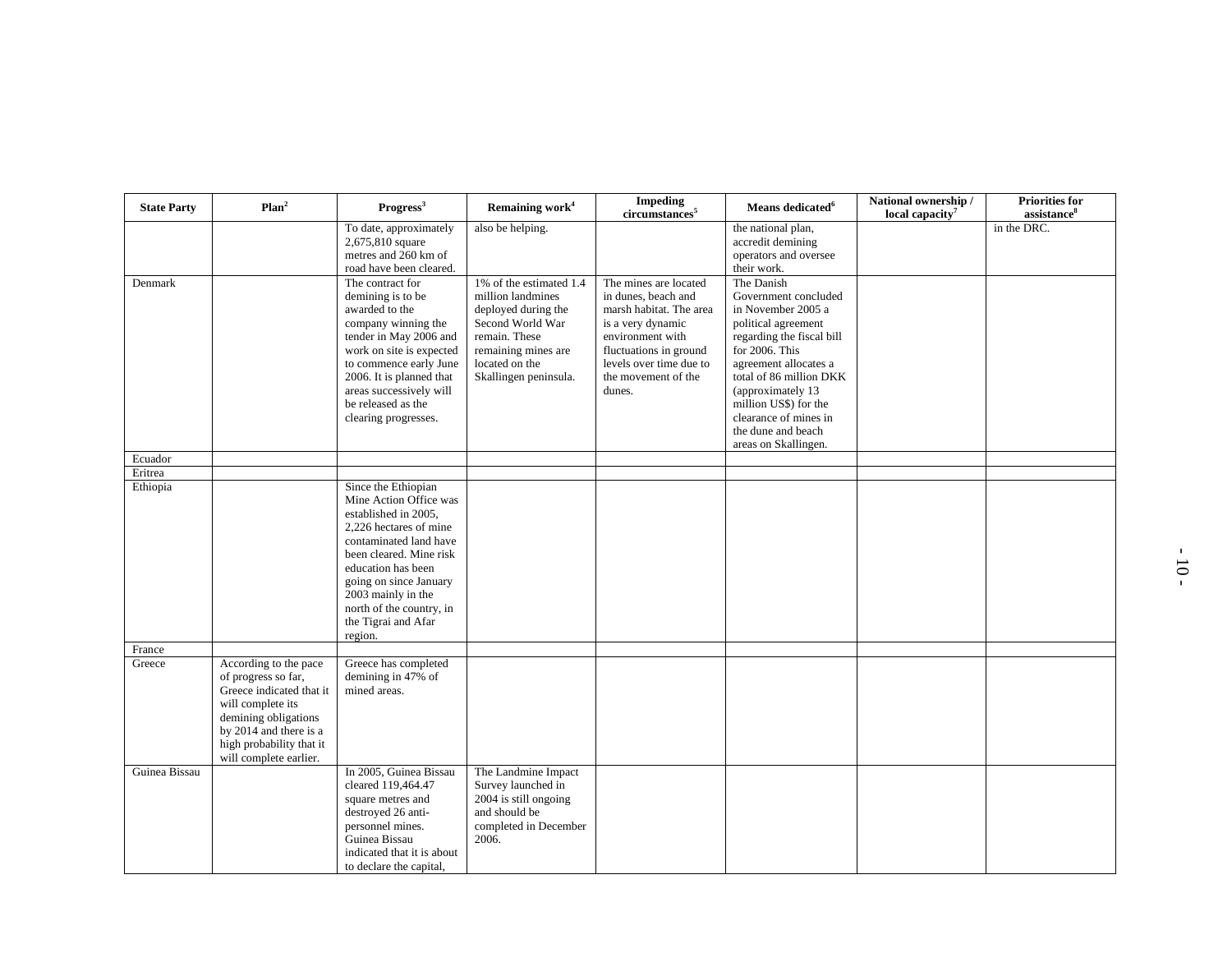| <b>State Party</b> | Plan <sup>2</sup>                                                                                                                                                                                                                                                                                                                                                                                                                                                                                                                                                                                                                                                                                          | Progress <sup>3</sup>                                                                                                                                                                                                                                                                                                                                                                                                                                                                                                                                                                                                                                                                                                                                                                                                                                                                                                                                                                                     | Remaining work <sup>4</sup>                                                                                                                                                                                                                                                                                                                                                                                                                              | <b>Impeding</b><br>circumstances <sup>5</sup>                                                                                                                                                                                                                                                                                                                                                                                                                                                                                                                                                                                                                                                                                                                                                                                                                                                                                                                                                   | Means dedicated <sup>6</sup>                                                                                                                                                                                                                                                                                                                                                                                                                                                                                                                                                          | National ownership /<br>local capacity <sup>7</sup>                                                                                                                                                                                                                                                                                                                                                                                                                                                                                                                                                                                                                                                                                                                                                                                                                                                                                                                               | <b>Priorities for</b><br>assistance <sup>8</sup>                                                                                                                                                                                                                                                                                                                                                                                                                                                                                                                       |
|--------------------|------------------------------------------------------------------------------------------------------------------------------------------------------------------------------------------------------------------------------------------------------------------------------------------------------------------------------------------------------------------------------------------------------------------------------------------------------------------------------------------------------------------------------------------------------------------------------------------------------------------------------------------------------------------------------------------------------------|-----------------------------------------------------------------------------------------------------------------------------------------------------------------------------------------------------------------------------------------------------------------------------------------------------------------------------------------------------------------------------------------------------------------------------------------------------------------------------------------------------------------------------------------------------------------------------------------------------------------------------------------------------------------------------------------------------------------------------------------------------------------------------------------------------------------------------------------------------------------------------------------------------------------------------------------------------------------------------------------------------------|----------------------------------------------------------------------------------------------------------------------------------------------------------------------------------------------------------------------------------------------------------------------------------------------------------------------------------------------------------------------------------------------------------------------------------------------------------|-------------------------------------------------------------------------------------------------------------------------------------------------------------------------------------------------------------------------------------------------------------------------------------------------------------------------------------------------------------------------------------------------------------------------------------------------------------------------------------------------------------------------------------------------------------------------------------------------------------------------------------------------------------------------------------------------------------------------------------------------------------------------------------------------------------------------------------------------------------------------------------------------------------------------------------------------------------------------------------------------|---------------------------------------------------------------------------------------------------------------------------------------------------------------------------------------------------------------------------------------------------------------------------------------------------------------------------------------------------------------------------------------------------------------------------------------------------------------------------------------------------------------------------------------------------------------------------------------|-----------------------------------------------------------------------------------------------------------------------------------------------------------------------------------------------------------------------------------------------------------------------------------------------------------------------------------------------------------------------------------------------------------------------------------------------------------------------------------------------------------------------------------------------------------------------------------------------------------------------------------------------------------------------------------------------------------------------------------------------------------------------------------------------------------------------------------------------------------------------------------------------------------------------------------------------------------------------------------|------------------------------------------------------------------------------------------------------------------------------------------------------------------------------------------------------------------------------------------------------------------------------------------------------------------------------------------------------------------------------------------------------------------------------------------------------------------------------------------------------------------------------------------------------------------------|
| Jordan             | By the spring of 2008,                                                                                                                                                                                                                                                                                                                                                                                                                                                                                                                                                                                                                                                                                     | Bissau, free of<br>landmines but ERW<br>contamination in Bissau<br>and surroundings<br>remains a threat to the<br>population.<br>Since the 7MSP, the                                                                                                                                                                                                                                                                                                                                                                                                                                                                                                                                                                                                                                                                                                                                                                                                                                                      | In order for Jordan to                                                                                                                                                                                                                                                                                                                                                                                                                                   | Jordan hopes that it will                                                                                                                                                                                                                                                                                                                                                                                                                                                                                                                                                                                                                                                                                                                                                                                                                                                                                                                                                                       | The Government of                                                                                                                                                                                                                                                                                                                                                                                                                                                                                                                                                                     | Mine action in Jordan is                                                                                                                                                                                                                                                                                                                                                                                                                                                                                                                                                                                                                                                                                                                                                                                                                                                                                                                                                          | Major funding priorities                                                                                                                                                                                                                                                                                                                                                                                                                                                                                                                                               |
|                    | Jordan hopes to<br>demine all the Israeli<br>minefields on its<br>territory found along<br>its western border with<br>Israel. This will total<br>12 million square<br>metres, i.e. 30 percent<br>of the total remaining<br>landmine threat. By<br>2009 Jordan plans to<br>have demined the<br>remaining Jordanian<br>minefields in the<br>Jordan Valley. This<br>will total 8 million<br>square metres / 27<br>percent of the total<br>remaining landmine<br>threat. Finally, the<br>northern border mine-<br>belt with Syria that has<br>an area approximately<br>15 million square<br>metres / 43 percent of<br>the total remaining<br>landmine threat will<br>also be demined by the<br>spring of 2009. | following efforts have<br>been undertaken:<br>• The Norwegian<br>People's Aid (NPA)<br>project to demine the<br>Israeli minefields in the<br>Wadi Araba region that<br>runs from the Dead Sea<br>to the Red Sea in Aqaba<br>is set to begin. This task<br>is expected to take 2<br>years. NPA is in the<br>process of establishing<br>and training its teams<br>and will start actual<br>work in June. Initial<br>funding has come from<br>Norway.<br>• The EC has funded a<br>project to clear a high<br>impact area in the<br>northern part of the<br>Jordan Valley called<br>'Baqura / North<br>Shunah.' The<br>minefields in this area<br>are a mixture of both<br>Jordanian and Israeli<br>minefields that<br>comprise an area of<br>approximately 1.5<br>million square metres.<br>The Jordanian Armed<br>Forces will undertake<br>the clearance and it is<br>soon to commence. The<br>result will be the<br>availability of highly<br>arable land for<br>development in one of<br>the most densely | be in compliance with<br>its obligations, it has to<br>clear approximately 35<br>million square metres<br>of suspected hazardous<br>area and destroy<br>roughly 200,000 mines<br>by May 2009. Jordan's<br>Royal Engineering<br>Corps has been the sole<br>clearance capacity in<br>Jordan since1993, now<br>joined by a capacity<br>from NPA. However<br>for Jordan to meet its<br>obligations, it will need<br>even greater mine<br>clearance capacity. | not face any<br>impediments that may<br>hinder our efforts, such<br>as funding gaps,<br>difficulties in keeping<br>the issue a priority<br>when only a few mines<br>remain, and regional<br>political upheaval.<br>Aside from these<br>external risks, Jordan<br>has identified three<br>major issues that it<br>considers paramount:<br>First, Jordan needs to<br>enhance demining<br>capacity in order to<br>increase annual<br>clearance rates. If<br>operations in the area<br>along the Syrian border<br>could begin in 2006/07,<br>2009 completion would<br>be even more secure.<br>Second, the armed<br>forces could benefit<br>from further technical<br>assistance and training<br>so that the systems and<br>techniques used by the<br>Royal Engineering<br>Corps become even<br>more efficient and<br>productive.<br>Third. Jordan needs to<br>attract, train, and retain<br>technical and<br>managerial staff.<br>Focused capacity<br>development support is<br>still needed as the | Jordan is highly<br>committed to its mine<br>action program and does<br>its utmost to support it,<br>contributing US\$ 3.5<br>million annually to the<br>Jordan Demining<br>program and covering<br>the running costs of the<br>National Committee for<br>Demining and<br>Rehabilitation (NCDR).<br>The Jordanian Armed<br>Forces seconds to the<br>NCDR a number of<br>staff members and its<br>Royal Engineering<br>Corps has appointed one<br>of its senior staff as<br>liaison officer to the<br>NCDR to ensure full<br>cooperation and<br>coordination between<br>the two bodies | managed by the NCDR<br>which works very<br>closely with all national<br>& international<br>stakeholders and<br>partners. The NCDR<br>has garnered the<br>political will necessary<br>within Jordan to give<br>mine action the<br>attention it duly<br>deserves. There is a<br>renewed sense of<br>ownership and<br>commitment to deal<br>with the problem within<br>the government and<br>military which bodes<br>well for the future. The<br>NCDR has greatly<br>enhanced its own<br>capacity as an effective<br>organization and last<br>year launched Jordan's<br>first 'National Plan for<br>Mine Action' which it<br>is in the process of<br>implementing. The<br>NCDR has since the<br>6MSP to have secured<br>some major funding for<br>the demining projects.<br>One of the remaining<br>challenges, however, is<br>to maintain the<br>momentum so that the<br>NCDR remains capable<br>and poised to lead and<br>manage the national<br>mine action<br>programme. In this | are:<br>• Mobilizing support for<br>the clearance of the<br>Syrian border mine-<br>belt.<br>These minefields do not<br>pose a great technical<br>challenge as they are<br>marked and fenced.<br>What they do pose is an<br>operational challenge<br>that could be overcome<br>if more resources could<br>be attracted or if a new<br>operator began working<br>in Jordan.<br>• Continued support for<br>the Royal Engineers for<br>training and equipment<br>• Modest support for<br>the NCDR in the form<br>of training and<br>institutional capacity<br>development. |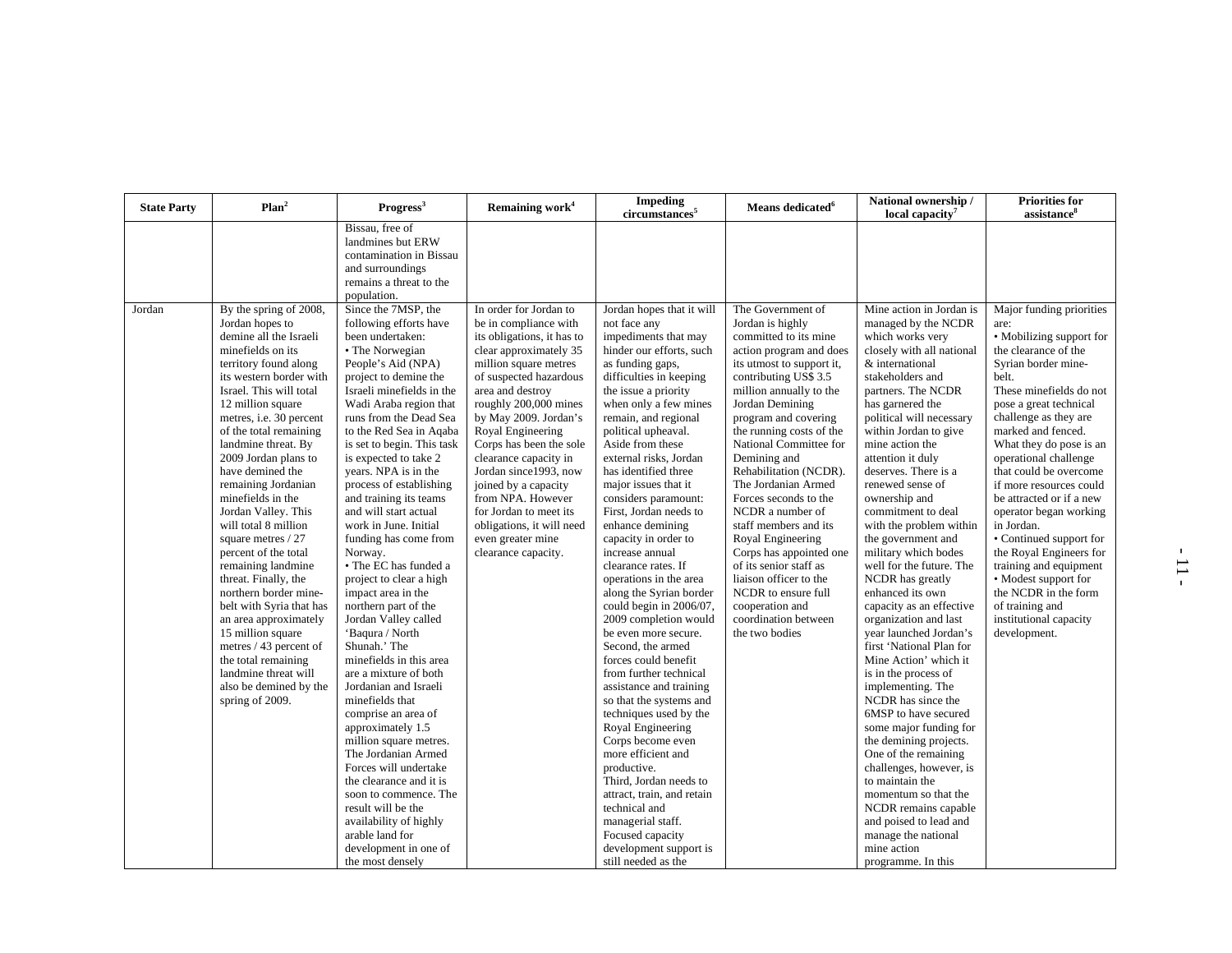| <b>State Party</b>   | Plan <sup>2</sup>                                                                                                                                                                                                                                                                                                                       | Progress <sup>3</sup>                                                                                                                                                                                                                                                                                                                                                                                                                                                                                           | Remaining work <sup>4</sup>                                                                                                                                | <b>Impeding</b><br>circumstances <sup>5</sup>                                                  | Means dedicated <sup>6</sup> | National ownership /<br>local capacity <sup>7</sup>                                                           | <b>Priorities for</b><br>assistance <sup>8</sup>                   |
|----------------------|-----------------------------------------------------------------------------------------------------------------------------------------------------------------------------------------------------------------------------------------------------------------------------------------------------------------------------------------|-----------------------------------------------------------------------------------------------------------------------------------------------------------------------------------------------------------------------------------------------------------------------------------------------------------------------------------------------------------------------------------------------------------------------------------------------------------------------------------------------------------------|------------------------------------------------------------------------------------------------------------------------------------------------------------|------------------------------------------------------------------------------------------------|------------------------------|---------------------------------------------------------------------------------------------------------------|--------------------------------------------------------------------|
|                      |                                                                                                                                                                                                                                                                                                                                         | populated and poverty<br>stricken regions of the<br>country.<br>• To help better<br>coordinate, plan, and<br>prioritize the upcoming<br>three years of activity<br>Jordan will undertake a<br>significantly re-<br>modeled Landmine<br>Impact Survey. Since a<br>great percentage of the<br>information needed is<br>readily available, it has<br>been determined that a<br>Landmine Retrofit<br>Survey tailored to needs<br>is all that is required.<br>Funding from<br>Norway and Canada<br>has been secured. |                                                                                                                                                            | government's ability to<br>contribute more to mine<br>action is stretched to the<br>limit.     |                              | context continued<br>support for capacity<br>building is an important<br>area that must not be<br>overlooked. |                                                                    |
| Macedonia,<br>FYR of | Macedonia aims to be<br>free of anti-personnel<br>mines by September<br>2006.                                                                                                                                                                                                                                                           |                                                                                                                                                                                                                                                                                                                                                                                                                                                                                                                 | Five possible<br>contaminated areas in<br>Kumanovo-Skopje-<br>Tetovo that the<br>Protection and Rescue<br>Directorate intends to<br>clear within 120 days. |                                                                                                |                              |                                                                                                               |                                                                    |
| Malawi               |                                                                                                                                                                                                                                                                                                                                         |                                                                                                                                                                                                                                                                                                                                                                                                                                                                                                                 |                                                                                                                                                            |                                                                                                |                              |                                                                                                               |                                                                    |
| Mauritania           | According to the 2005-<br>2009 plan which was<br>submitted in Nairobi,<br>Mauritania plans to<br>demine high and<br>medium impact areas<br>and to identify and<br>mark all known mined<br>areas pending their<br>clearance.<br>Mauritania's action<br>plan will be revised<br>after the completion of<br>the Landmine Impact<br>Survey. | In 2005-2006, 10,000<br>square metres were<br>cleared and 85 anti-<br>personnel were found<br>and destroyed. Mine<br>risk education was one<br>of the main activities<br>during 2005-2006.<br>2,500,000 square<br>metres in mined areas<br>were marked, 160<br>people received MRE<br>training, and several<br>awareness campaigns<br>were launched.                                                                                                                                                            |                                                                                                                                                            |                                                                                                |                              |                                                                                                               |                                                                    |
| Mozambique           | The Government of<br>Mozambique is<br>undertaking efforts<br>with a view of                                                                                                                                                                                                                                                             | Demining activities in<br>29 villages resulted in<br>the clearance of 98<br>areas suspected to be                                                                                                                                                                                                                                                                                                                                                                                                               | There are still 353<br>remaining suspected<br>mined areas to be<br>confirmed and in                                                                        | The knowledge of the<br>real situation of mines<br>represents an important<br>challenge to the |                              |                                                                                                               | Continuous funding for<br>the Mozambique Mine<br>Action Programme. |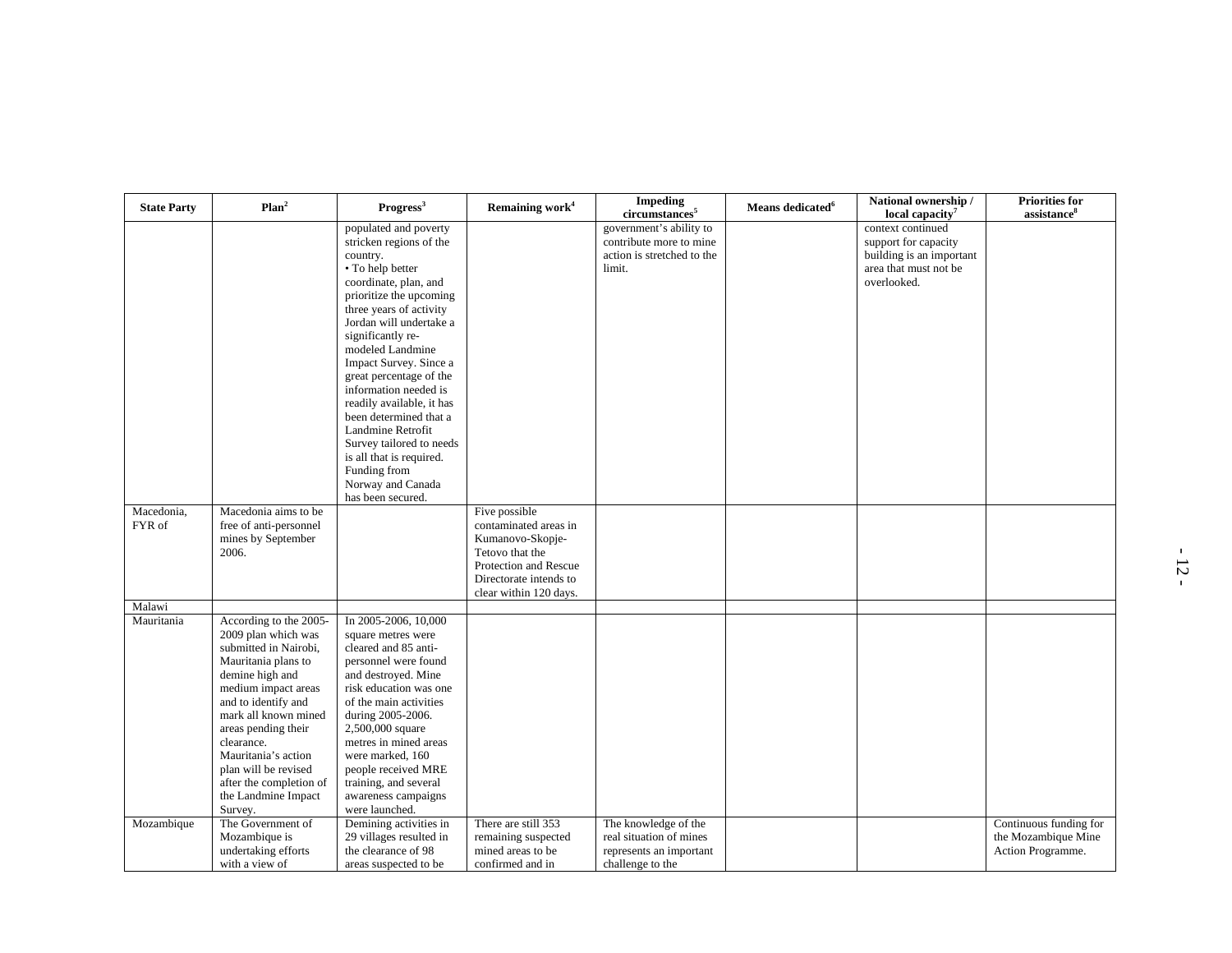| <b>State Party</b> | Plan <sup>2</sup>                                                                                                                                                                                          | Progress <sup>3</sup>                                                                                                                                                                                                                                                                                                           | Remaining work <sup>4</sup>                                                                                                                                                                                                                                                                                                                                                                                                                                         | <b>Impeding</b><br>circumstances <sup>5</sup>                                                                                                                                                                                                                                                                                                                                                          | Means dedicated <sup>6</sup>                                                                                                                                                                                                                                                                                                                                                       | National ownership /<br>local capacity <sup>7</sup> | <b>Priorities for</b><br>assistance <sup>8</sup>                                                                                                                                                               |
|--------------------|------------------------------------------------------------------------------------------------------------------------------------------------------------------------------------------------------------|---------------------------------------------------------------------------------------------------------------------------------------------------------------------------------------------------------------------------------------------------------------------------------------------------------------------------------|---------------------------------------------------------------------------------------------------------------------------------------------------------------------------------------------------------------------------------------------------------------------------------------------------------------------------------------------------------------------------------------------------------------------------------------------------------------------|--------------------------------------------------------------------------------------------------------------------------------------------------------------------------------------------------------------------------------------------------------------------------------------------------------------------------------------------------------------------------------------------------------|------------------------------------------------------------------------------------------------------------------------------------------------------------------------------------------------------------------------------------------------------------------------------------------------------------------------------------------------------------------------------------|-----------------------------------------------------|----------------------------------------------------------------------------------------------------------------------------------------------------------------------------------------------------------------|
|                    | complying with its<br>2009 deadline for mine<br>clearance.                                                                                                                                                 | mined, representing<br>more than 23 million<br>square metres. In<br>conducting area<br>reduction, Mozambique<br>returned 72 million<br>square metres to the<br>communities.                                                                                                                                                     | addition 215 new areas<br>have been reported by<br>operators and local<br>authorities.                                                                                                                                                                                                                                                                                                                                                                              | programme and is<br>directly linked to the<br>2009 deadline.                                                                                                                                                                                                                                                                                                                                           |                                                                                                                                                                                                                                                                                                                                                                                    |                                                     |                                                                                                                                                                                                                |
| Nicaragua          | For 2006, Nicaragua<br>plans to destroy 15,391<br>mines $-2,052$ of<br>which should have<br>been destroyed in 2005<br>- with 56 objectives to<br>demine.                                                   | In 2005, 12,540 mines<br>were destroyed along<br>36 kilometres of border<br>representing an area of<br>353,562 square metres.<br>14,945 UXO were also<br>found and destroyed.<br>Nicaragua has demined<br>883 minefields out of<br>991 registered.                                                                              | There remains 14,052<br>mines to be destroyed<br>in 2006 and another<br>13,266 in 2007.                                                                                                                                                                                                                                                                                                                                                                             | Lack of equipment<br>especially detectors,<br>accessibility of the<br>mined areas and<br>weather conditions are<br>all factors slowing<br>down demining<br>operations.                                                                                                                                                                                                                                 |                                                                                                                                                                                                                                                                                                                                                                                    |                                                     |                                                                                                                                                                                                                |
| Niger              |                                                                                                                                                                                                            |                                                                                                                                                                                                                                                                                                                                 |                                                                                                                                                                                                                                                                                                                                                                                                                                                                     |                                                                                                                                                                                                                                                                                                                                                                                                        |                                                                                                                                                                                                                                                                                                                                                                                    |                                                     |                                                                                                                                                                                                                |
| Peru               |                                                                                                                                                                                                            | An Impact Survey has<br>been conducted in all<br>five mine-affected areas<br>in the Santiago river<br>area in Northern Peru.<br>364 electricity pylons<br>were cleared in 2005.<br>A one-year project was<br>signed with the<br>European Commission<br>in December 2005 to<br>survey and clear the<br>Condor mountain<br>range. | Peru plans to complete<br>the joint demining<br>operations with<br>Ecuador in the Chira<br>river area in 2006. By<br>the end of 2007, it<br>should complete the<br>clearance and quality<br>assurance of all<br>electricity pylons.<br>The EC funded<br>clearance and survey<br>operations in one sector<br>of the Condor mountain<br>will continue. In 2007,<br>clearance of areas<br>around high-security<br>prisons and police<br>stations will be<br>initiated. | Peru identified 3<br>challenges which are<br>slowing down demining<br>work: First, logistical<br>challenges resulting<br>from a difficult<br>topography and the<br>remoteness of some<br>affected areas.<br>Second, mines were<br>displaced as a result of<br>natural phenomena such<br>as torrential rains,<br>earthquakes and<br>landslides. Third: Peru<br>needs additional<br>financial resources. | <b>CONTRAMINAS</b> has<br>been set up within the<br>Ministry of Foreign<br>Affairs to ensure<br>operational coordination<br>of mine action in Peru.<br>Demining work is<br>undertaken by the army<br>and the National Police.<br><b>CONTRAMINAS</b> is<br>funded with national<br>resources and clearance<br>of the electricity pylons<br>is funded by the State<br>power company. |                                                     | Additional financial<br>resources will be<br>required for:<br>• Completion of<br>clearance in the Condor<br>mountain range.<br>• Clearance of areas<br>around high-security<br>prisons and police<br>stations. |
| Rwanda             | Rwanda believes that<br>its 2009 clearance<br>deadline is still<br>achievable provided it<br>gets the necessary<br>support. A more<br>realistic timing for the<br>clearance of all<br>remaining minefields | To date, more than<br>1,000,000 square<br>metres have been<br>cleared and resettled. 34<br>small and medium<br>minefields have been<br>cleared and returned to<br>communities for social<br>and economic activities.                                                                                                            | 16 minefields remain<br>uncleared These are<br>estimated to be about<br>885,930 square metres.<br>Remaining areas are<br>good agricultural land,<br>currently not in use due<br>to the threat of<br>landmines. There are                                                                                                                                                                                                                                            | Although Rwanda still<br>intends to complete its<br>obligations within its<br>deadline, the lack of<br>comprehensive data on<br>the type and density of<br>mines and minefields<br>affects planning.<br>Rwanda lacks funds to                                                                                                                                                                          |                                                                                                                                                                                                                                                                                                                                                                                    |                                                     | Priorities for assistance<br>are:<br>• Vegetation clearing<br>assets that will take into<br>consideration the<br>challenging terrain in<br>Rwanda.<br>• Funds for mounting<br>expenses of demining             |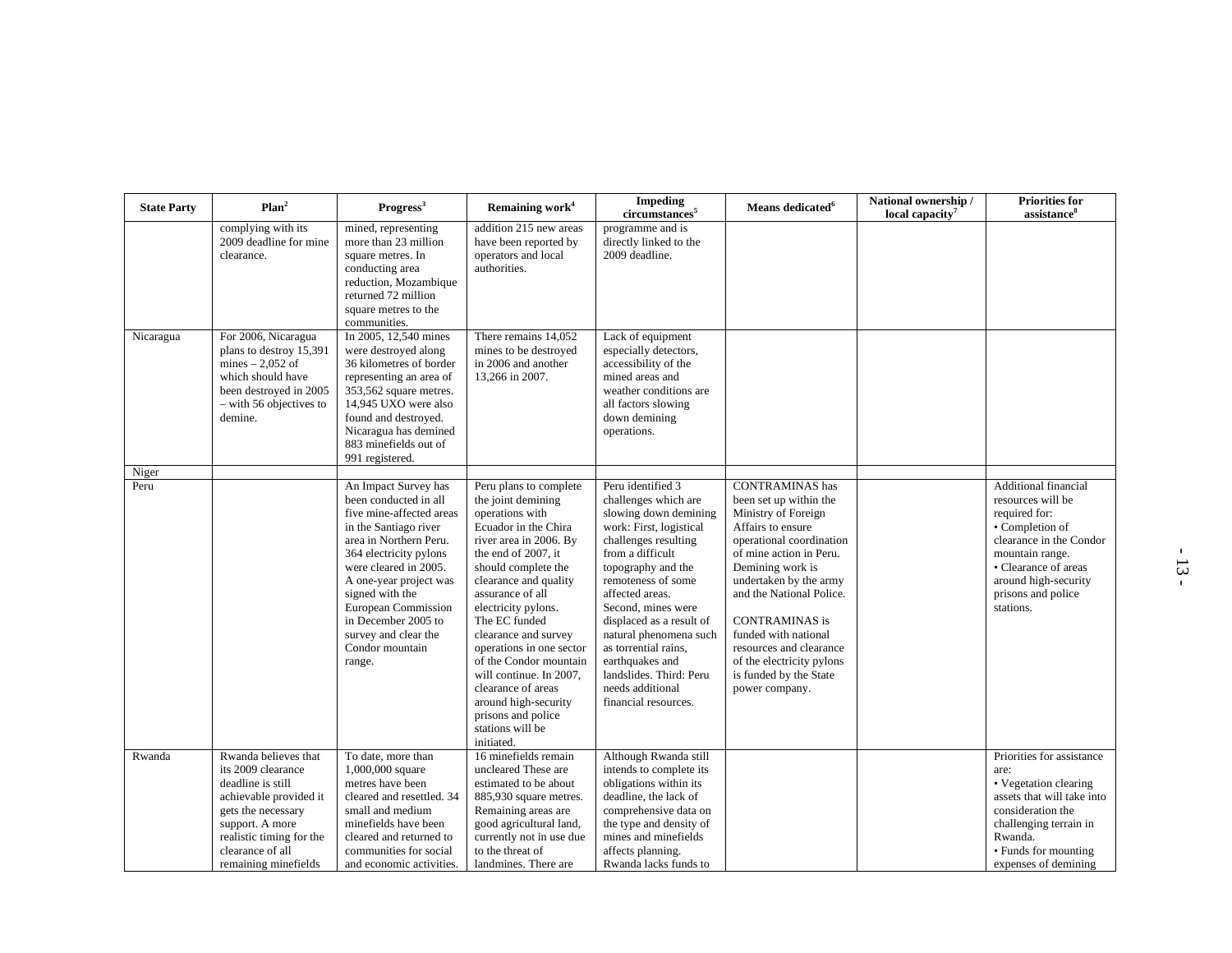| <b>State Party</b> | Plan <sup>2</sup>                                                                                                                                                                                                                               | Progress <sup>3</sup>                                                                                                                                                                                                                                                                                                                                                                                                                                           | Remaining work <sup>4</sup>                                                                                                                                                                                                                            | <b>Impeding</b><br>circumstances <sup>5</sup>                                                                                                                              | Means dedicated <sup>6</sup>                                   | National ownership /<br>local capacity <sup>7</sup>               | <b>Priorities for</b><br>assistance <sup>8</sup>                                                                                                               |
|--------------------|-------------------------------------------------------------------------------------------------------------------------------------------------------------------------------------------------------------------------------------------------|-----------------------------------------------------------------------------------------------------------------------------------------------------------------------------------------------------------------------------------------------------------------------------------------------------------------------------------------------------------------------------------------------------------------------------------------------------------------|--------------------------------------------------------------------------------------------------------------------------------------------------------------------------------------------------------------------------------------------------------|----------------------------------------------------------------------------------------------------------------------------------------------------------------------------|----------------------------------------------------------------|-------------------------------------------------------------------|----------------------------------------------------------------------------------------------------------------------------------------------------------------|
|                    | will be possible once<br>the technical survey is<br>completed.                                                                                                                                                                                  | More than 1000 acres<br>of tea plantation have<br>been cleared and<br>returned to production.<br>35,000 mines and UXO<br>were destroyed<br>countrywide. More than<br>100 Km of commercial<br>roads were verified to<br>allow their repairs. The<br>demining force was<br>increased to 234 people<br>and trained to IMAS.                                                                                                                                        | plans to conduct a<br>technical survey of all<br>remaining minefields in<br>Rwanda.                                                                                                                                                                    | support demining<br>operational costs<br>Some minefields are<br>not accessible by<br>vehicles, either because<br>of steep hills or being in<br>remote areas.               |                                                                |                                                                   | operations.<br>• MRE funding to re-<br>sensitize the population<br>to avoid careless<br>behaviour which have<br>resulted in accidents.                         |
| Serbia             |                                                                                                                                                                                                                                                 |                                                                                                                                                                                                                                                                                                                                                                                                                                                                 |                                                                                                                                                                                                                                                        |                                                                                                                                                                            |                                                                |                                                                   |                                                                                                                                                                |
| Senegal<br>Sudan   | Sudan's plans are<br>centred on the<br>following priorities:<br>1. Clearance of main<br>roads, water sources<br>and agricultural farms<br>2. Intensification of<br>mine risk education<br>activities, 3. Capacity<br>building and training      | In the last few months<br>some routes have been<br>opened that link Juba,<br>Rumbek and Wau<br>Town to the Ugandan<br>and Kenyan borders.                                                                                                                                                                                                                                                                                                                       |                                                                                                                                                                                                                                                        | Sudan lacks in capacity<br>building, technical<br>know how and more<br>importantly in funding.                                                                             |                                                                |                                                                   | See "Impeding<br>circumstances" column.                                                                                                                        |
| Swaziland          | In August 2006,<br>Swaziland will receive<br>technical assistance<br>from the GICHD<br>which should enable<br>the country to draw up<br>a plan to use for area<br>reduction, demining<br>and quality assurance<br>and resource<br>mobilisation. | In February 2006, a<br>Committee consisting<br>of key Ministries was<br>put in place to<br>determine ways and<br>means to implement the<br>Ottawa Convention.<br>In May 2006 Swaziland<br>held bilateral<br>discussions with the<br>ISU during which it<br>was agreed that a<br>technical mission<br>would visit Swaziland<br>in August 2006 to assist<br>Swaziland in fulfilling<br>its obligations as soon<br>as possible before the 1<br>June 2009 deadline. | The exact location of<br>the suspected mined<br>area along the<br>Swaziland-<br>Mozambican border as<br>well as the physical<br>features of this area still<br>have to be determined<br>in order for Swaziland<br>to draw up a mine<br>clearance plan. | Several years have<br>passed since members<br>of the defence force<br>received relevant<br>demining training and<br>their skills and<br>knowledge have<br>become outdated. |                                                                |                                                                   | Swaziland requires<br>assistance to draw up an<br>action plan for its<br>suspected mined area<br>and will require<br>financial help to<br>implement this plan. |
| Tajikistan         | Tajikistan Mine Action<br>Programme is being<br>implemented in                                                                                                                                                                                  | In 2005 Tajikistan<br>cleared 130,000 square<br>metres. It also                                                                                                                                                                                                                                                                                                                                                                                                 | In two years of activity,<br>teams have cleared<br>200,000 square metres                                                                                                                                                                               | Incomplete survey data<br>and financial resources.                                                                                                                         | The level of economic<br>development in<br>Tajikistan does not | The national Mine<br>Action Programme is<br>integrated with other | Support is needed in<br>priority for:<br>1. The Completion                                                                                                     |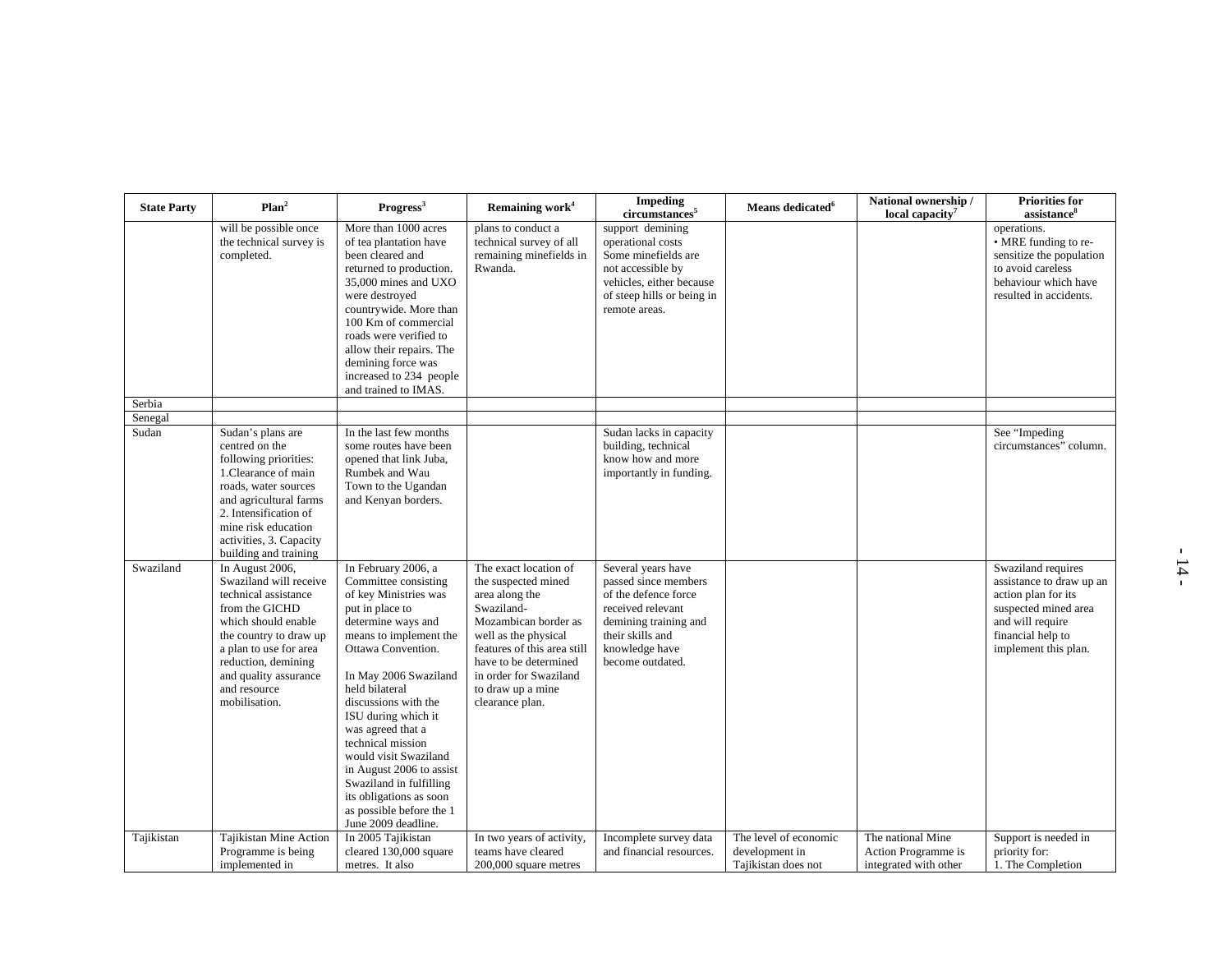| <b>State Party</b> | Plan <sup>2</sup>                                                                                                                                                                                                                                                                                                                                                                                                                                                                                                                                               | Progress <sup>3</sup>                                                                                                                                                                                                                                                                                                                                                                                                                                                                                                                                                              | Remaining work <sup>4</sup>                                                                          | <b>Impeding</b><br>circumstances <sup>5</sup> | Means dedicated <sup>6</sup>                                                                                                                                                                                                                                                                                                                                                                                                                                                                                                                                                                                                                                                                     | National ownership /<br>local capacity <sup>7</sup>                                                                                                                                                                                                                                                                                                                                                                                                     | <b>Priorities for</b><br>assistance <sup>8</sup>                    |
|--------------------|-----------------------------------------------------------------------------------------------------------------------------------------------------------------------------------------------------------------------------------------------------------------------------------------------------------------------------------------------------------------------------------------------------------------------------------------------------------------------------------------------------------------------------------------------------------------|------------------------------------------------------------------------------------------------------------------------------------------------------------------------------------------------------------------------------------------------------------------------------------------------------------------------------------------------------------------------------------------------------------------------------------------------------------------------------------------------------------------------------------------------------------------------------------|------------------------------------------------------------------------------------------------------|-----------------------------------------------|--------------------------------------------------------------------------------------------------------------------------------------------------------------------------------------------------------------------------------------------------------------------------------------------------------------------------------------------------------------------------------------------------------------------------------------------------------------------------------------------------------------------------------------------------------------------------------------------------------------------------------------------------------------------------------------------------|---------------------------------------------------------------------------------------------------------------------------------------------------------------------------------------------------------------------------------------------------------------------------------------------------------------------------------------------------------------------------------------------------------------------------------------------------------|---------------------------------------------------------------------|
|                    | accordance with the<br>Five Year Strategy.<br>Within the framework<br>of this plan and based<br>on results of clearance<br>so far, Tajikistan<br>intends to double the<br>productivity and costs<br>effectiveness in<br>2006/2007.                                                                                                                                                                                                                                                                                                                              | developed and<br>submitted 10 project<br>proposals to donors for<br>2006, including for<br>mine clearance.                                                                                                                                                                                                                                                                                                                                                                                                                                                                         | out of 25 million square<br>metres suspected to be<br>contaminated.                                  |                                               | permit the allocation of<br>a lot of funds to the<br>mine action programme<br>but the Government's<br>contribution to the<br>programme is<br>increasing each year.<br>The Government of<br>Tajikistan provides the<br>use of training areas,<br>building and facilities.<br>The ministries of<br>defence and emergency<br>situations, and the<br><b>National Border</b><br>Defence Committee<br>provide human<br>resources to the<br>programme.                                                                                                                                                                                                                                                  | projects and managed<br>by national authorities<br>and enjoys wide<br>ministerial support and<br>cooperation.<br>There are ongoing<br>discussions with<br>representatives of FSD<br>about the procedures<br>and phases of transfer<br>of responsibilities and<br>management of<br>operations to the<br>national authorities.<br>The process leading to<br>national management of<br>mine clearance is<br>envisaged to be<br>completed by 2007-<br>2008. | Initiative (12 million<br>SUS<br>2. Mechanical demining<br>machines |
| Thailand           | TMAC completed the<br>2nd Master Plan of the<br>Thailand Humanitarian<br>Mine Action 2005-<br>2009.<br>The Master Plan<br>touches upon the<br>problem regarding data<br>of mine-contaminated<br>areas contained in the<br>Level I Impact Survey.<br>It also proposes the<br>area reduction<br>technique as one of the<br>strategies to stimulate<br>mine clearance.<br>Pending approval by<br>the National<br>Committee on<br>Humanitarian Mine<br>Action, TMAC has<br>already pursued the<br>implementation<br>process along the lines<br>of this Master Plan. | In 2005, a total of<br>5,874,667 square<br>metres of land was<br>cleared by the Thailand<br>Mine Action Center<br>(TMAC), the General<br>Chatichai Choonhavan<br>Foundation (GCCF),<br>and the Japan Alliance<br>for Humanitarian<br>Demining Support<br>(JAHDS).<br>Since the 6MSP, a total<br>of 291,148 square<br>metres of mine-<br>contaminated areas<br>have been cleared and<br>returned to the<br>community. Therefore,<br>the total area that has<br>been demined since<br>Thailand became a<br>party to the Convention<br>in 1999 has reached<br>9.34 square kilometres. | Acquire more specific<br>and precise data<br>regarding mined areas<br>through a Technical<br>Survey. |                                               | Thailand believes that it<br>is necessary to stimulate<br>public awareness in<br>order to promote a more<br>cohesive and concrete<br>partnership among<br>government agencies,<br>NGOs and the private<br>sector. Thailand is also<br>in the process of<br>restructuring TMAC<br>into a more dynamic<br>and independent entity.<br>Through this new<br>structure, it is expected<br>that TMAC's allocated<br>budget as well as staff<br>would be increased and,<br>as a consequence, the<br>mine action would be<br>accelerated.<br>On the international<br>front, Thailand<br>cooperates with relevant<br>supporters such as the<br>Japan-ASEAN<br>Integration Fund, and<br>the 14-member Human |                                                                                                                                                                                                                                                                                                                                                                                                                                                         |                                                                     |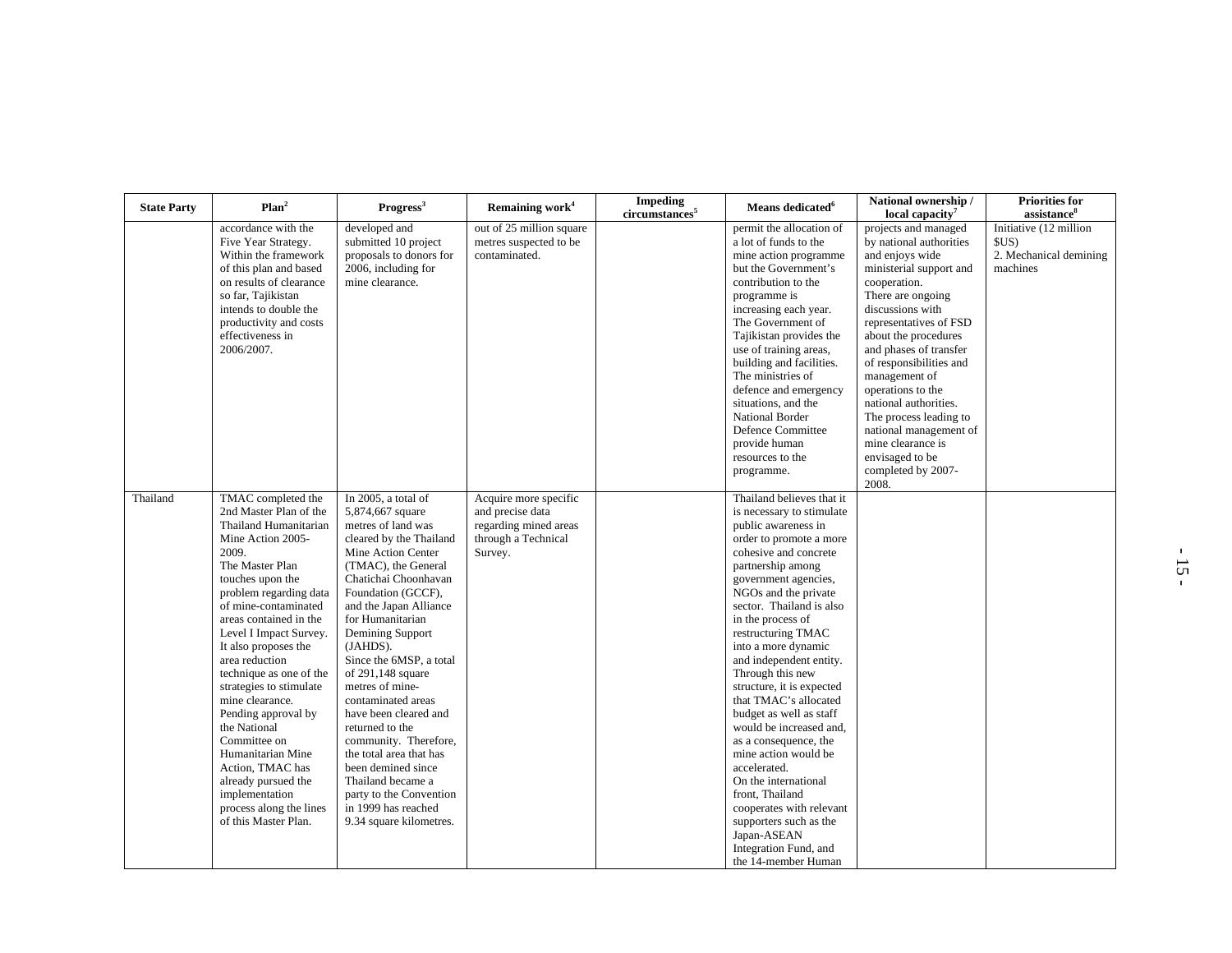| <b>State Party</b> | Plan <sup>2</sup>                                                                                                                                                                                                                                                                                                                       | Progress <sup>3</sup>                                                                                                                                                                                                                                                              | Remaining work <sup>4</sup>                                                                                                                                                                                                                                                                     | <b>Impeding</b><br>circumstances <sup>5</sup>                                                                                                                                                                                           | Means dedicated <sup>6</sup>                                                                                                                                                                                                                                                                                                                   | National ownership /<br>local capacity <sup>7</sup>                                                                                                                                                          | <b>Priorities for</b><br>assistance <sup>8</sup>                                                                                                                                                                                                                                                                                                      |
|--------------------|-----------------------------------------------------------------------------------------------------------------------------------------------------------------------------------------------------------------------------------------------------------------------------------------------------------------------------------------|------------------------------------------------------------------------------------------------------------------------------------------------------------------------------------------------------------------------------------------------------------------------------------|-------------------------------------------------------------------------------------------------------------------------------------------------------------------------------------------------------------------------------------------------------------------------------------------------|-----------------------------------------------------------------------------------------------------------------------------------------------------------------------------------------------------------------------------------------|------------------------------------------------------------------------------------------------------------------------------------------------------------------------------------------------------------------------------------------------------------------------------------------------------------------------------------------------|--------------------------------------------------------------------------------------------------------------------------------------------------------------------------------------------------------------|-------------------------------------------------------------------------------------------------------------------------------------------------------------------------------------------------------------------------------------------------------------------------------------------------------------------------------------------------------|
|                    |                                                                                                                                                                                                                                                                                                                                         |                                                                                                                                                                                                                                                                                    |                                                                                                                                                                                                                                                                                                 |                                                                                                                                                                                                                                         | Security Network, to<br>establish practical<br>cooperation on<br>landmines. Thailand<br>and Cambodia have also<br>agreed during the Joint<br>Committee meeting in<br>February 2006 to jointly<br>conduct a feasibility<br>study on mine clearance<br>in prioritized mine-<br>suspected areas along<br>the border between the<br>two countries. |                                                                                                                                                                                                              |                                                                                                                                                                                                                                                                                                                                                       |
| Tunisia            |                                                                                                                                                                                                                                                                                                                                         | 90 percent of the<br>minefield located in the<br>Ras Jedir region has<br>been cleared.                                                                                                                                                                                             | Clearance of minefields<br>laid in Saharan areas.                                                                                                                                                                                                                                               | The sandy terrain in<br>which mines are buried<br>is making clearance<br>more complicated and<br>more dangerous. In<br>addition, Tunisia noted<br>that it had received low<br>financial support from<br>the international<br>community. |                                                                                                                                                                                                                                                                                                                                                |                                                                                                                                                                                                              |                                                                                                                                                                                                                                                                                                                                                       |
| Turkey             |                                                                                                                                                                                                                                                                                                                                         | • No clearance activities<br>have taken place in<br>Turkey since the Sixth<br>Meeting of the States<br>Parties. Because of<br>harsh winter conditions,<br>clearance cannot start<br>until May.                                                                                     |                                                                                                                                                                                                                                                                                                 |                                                                                                                                                                                                                                         | The number of Turkish<br>General Staff personnel<br>involved in mine<br>clearance activities has<br>risen from 325 to 461 in<br>2005.                                                                                                                                                                                                          |                                                                                                                                                                                                              |                                                                                                                                                                                                                                                                                                                                                       |
| Uganda             | In 2006, Uganda plans<br>to establish four<br>additional multi-<br>purposed technical<br>survey/clearance/EOD<br>teams and two<br>additional quality<br>assurance control<br>teams. Demining<br>operations are and will<br>be conducted by<br>seconded army<br>engineers and police<br>officers trained in<br>humanitarian<br>demining. | A National Mine<br><b>Action Steering</b><br>Committee has been<br>established and<br>commenced work. A<br>mine action policy has<br>also been drafted and<br>approval by the Cabinet<br>is pending. The Mine<br>Action Centre Uganda<br>was officially opened<br>on 4 April 2006. | Conduct of targeted<br>needs assessment in<br>Pader, Kitgum and<br>Gulu in Northern<br>Uganda and parts of<br>Kabarole district in<br>Western Uganda.<br>Establishment of<br>additional teams for<br>survey, clearance, EOD<br>and quality assurance<br>work to respond to<br>identified needs. | Insurgency and civil<br>conflicts and funding<br>were identified as the<br>two main circumstances<br>that may impede the<br>ability of Uganda to<br>fulfil its Article 5<br>obligations within 10<br>years.                             | 22 army engineers and<br>paramedics, 39 police<br>officers have been<br>seconded to the Office<br>of the Prime Minister /<br>Mine Action Centre<br>Uganda.<br>500,000,000 Uganda<br>Shilling have been<br>earmarked for mine<br>action in the 2006-2007<br>national budget.                                                                    | Demining operations<br>are and will be<br>conducted by national<br>staff only. National<br>capacity is being<br>developed and will be<br>further developed with<br>support of a variety of<br>organisations. | Priorities for assistance<br>are:<br>• Technical assistance<br>for capacity<br>development support in<br>the form of a mine<br>action advisor and<br>demining and targeted<br>needs assessment<br>expertise.<br>• Further training using<br>the above mentioned<br>means.<br>• Resources to enhance<br>demining in an efficient<br>and timely manner. |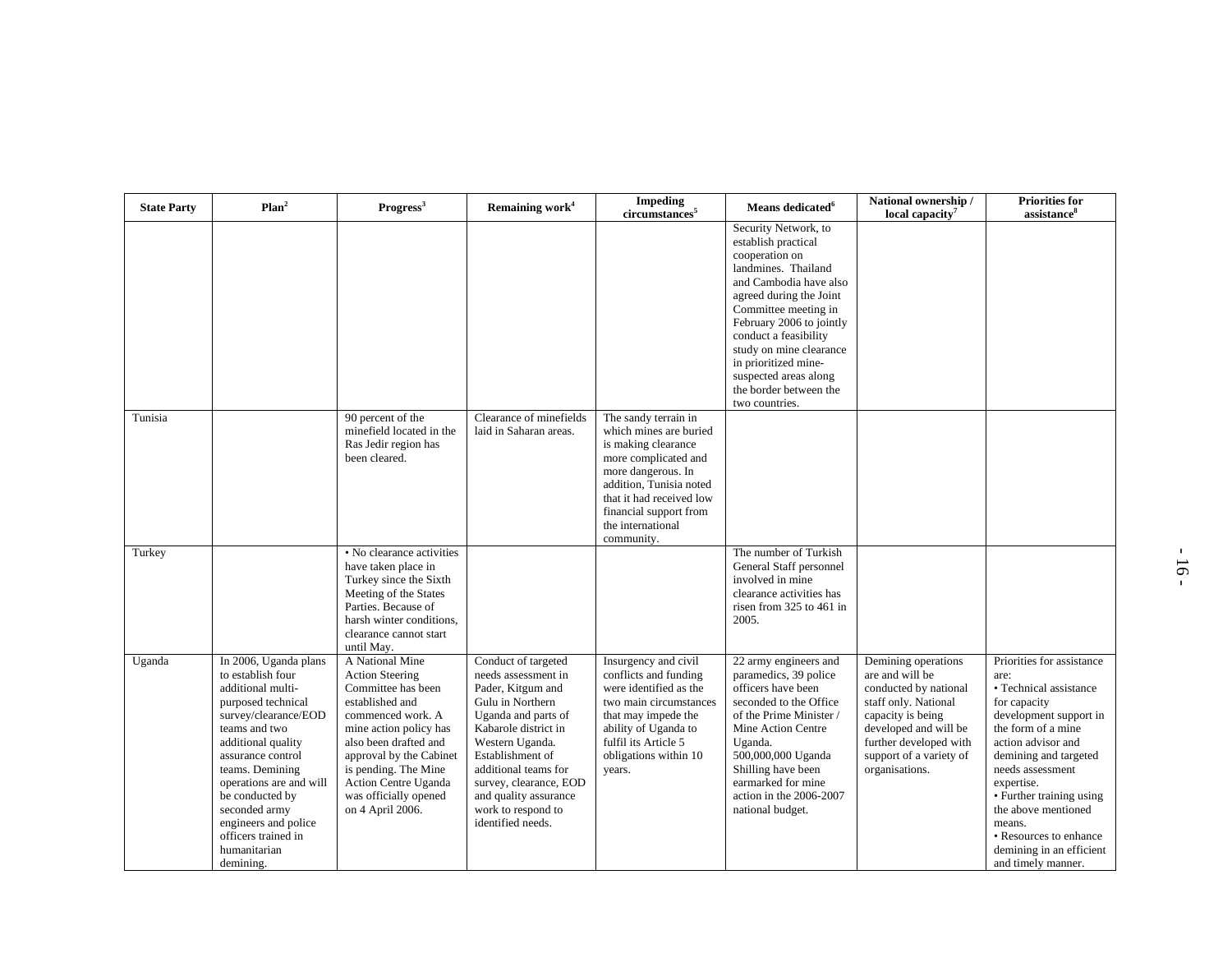| <b>State Party</b> | Plan <sup>2</sup>                                                                                                                                                                                                                                                                                                                                                                                                                                                                                                                                                                                                                                            | Progress <sup>3</sup>                                                                                                                                                                                                                                                                                       | Remaining work <sup>4</sup>                                                                                                                                                    | <b>Impeding</b><br>circumstances <sup>5</sup>                                                                                                                                                                                                                                                                                                                                                       | Means dedicated <sup>6</sup>                                                                                                                                                                                                                                                                                                                                                                                             | National ownership /<br>local capacity <sup>7</sup>                                                                                                                                                                       | <b>Priorities for</b><br>assistance <sup>8</sup>                                           |
|--------------------|--------------------------------------------------------------------------------------------------------------------------------------------------------------------------------------------------------------------------------------------------------------------------------------------------------------------------------------------------------------------------------------------------------------------------------------------------------------------------------------------------------------------------------------------------------------------------------------------------------------------------------------------------------------|-------------------------------------------------------------------------------------------------------------------------------------------------------------------------------------------------------------------------------------------------------------------------------------------------------------|--------------------------------------------------------------------------------------------------------------------------------------------------------------------------------|-----------------------------------------------------------------------------------------------------------------------------------------------------------------------------------------------------------------------------------------------------------------------------------------------------------------------------------------------------------------------------------------------------|--------------------------------------------------------------------------------------------------------------------------------------------------------------------------------------------------------------------------------------------------------------------------------------------------------------------------------------------------------------------------------------------------------------------------|---------------------------------------------------------------------------------------------------------------------------------------------------------------------------------------------------------------------------|--------------------------------------------------------------------------------------------|
| United             | See information on                                                                                                                                                                                                                                                                                                                                                                                                                                                                                                                                                                                                                                           | See information on                                                                                                                                                                                                                                                                                          |                                                                                                                                                                                |                                                                                                                                                                                                                                                                                                                                                                                                     |                                                                                                                                                                                                                                                                                                                                                                                                                          |                                                                                                                                                                                                                           |                                                                                            |
| Kingdom            | Argentina.                                                                                                                                                                                                                                                                                                                                                                                                                                                                                                                                                                                                                                                   | Argentina.                                                                                                                                                                                                                                                                                                  |                                                                                                                                                                                |                                                                                                                                                                                                                                                                                                                                                                                                     |                                                                                                                                                                                                                                                                                                                                                                                                                          |                                                                                                                                                                                                                           |                                                                                            |
| Venezuela          |                                                                                                                                                                                                                                                                                                                                                                                                                                                                                                                                                                                                                                                              |                                                                                                                                                                                                                                                                                                             |                                                                                                                                                                                |                                                                                                                                                                                                                                                                                                                                                                                                     |                                                                                                                                                                                                                                                                                                                                                                                                                          |                                                                                                                                                                                                                           |                                                                                            |
| Yemen              | By 2009 Yemen will<br>clear all hazard areas<br>and all landmine areas<br>by 2011. From April<br>2009 Yemen will<br>commit its resources to<br>deal with the<br>remaining problem<br>with minimum<br>international support.<br>At the end of March<br>2009, a total of 311<br>square kilometres will<br>have been released                                                                                                                                                                                                                                                                                                                                   | As of the end of 2005,<br>all high, 59 medium<br>and 73 low impacted<br>communities were freed<br>from landmines. 315<br>square kilometres, out<br>of 922 square<br>kilometres had been<br>surveyed and cleared.                                                                                            | 607 square kilometres<br>of suspected land<br>remain to be surveyed<br>and cleared.<br>The minefields in<br>which work has been<br>suspended have to be<br>permanently marked. |                                                                                                                                                                                                                                                                                                                                                                                                     | The Government of<br>Yemen provides over<br>\$US 3.5 million to mine<br>action annually and its<br>mine action programme<br>has been nationally<br>executed since October<br>2003. Mine action<br>personnel is seconded<br>from the Ministry of<br>Defence, no NGOs or<br>commercial companies<br>are involved in mine<br>clearance.                                                                                     | See previous column.                                                                                                                                                                                                      | Yemen will need<br>continued international<br>support both financial<br>and technological. |
| Zambia             | With the assistance of<br>the United Nations,<br>Zambia has developed<br>a national strategic<br>plan to meet its<br>Convention<br>obligations within the<br>set deadline. This plan<br>for completion which<br>is being finalized<br>undertake to show how<br>in four years Zambia<br>will reduce its<br>landmine victims level<br>to virtually zero,<br>remove blockages to<br>community and<br>national economic<br>development as well as<br>create a residual mine<br>action capacity to clear<br>any newly discovered<br>anti-personnel mines.<br>This residual capacity<br>should be capable of<br>meeting Zambia's<br>treaty obligations by<br>2011. | Of the 41 areas initially<br>identified as being<br>mined, 7 of these have<br>been cleared and some<br>of these have been<br>handed over the<br>resident communities<br>for their use.<br>Insufficient funding has<br>meant that very limited<br>clearance work has<br>been undertaken in the<br>past year. | According to the plan, a<br>detailed assessment<br>needs to be undertaken<br>to identify all<br>contaminated areas.                                                            | Although Zambia<br>allocated some of its<br>own resources to fulfil<br>its obligations in the<br>last three years, this<br>amount was small<br>compared to how much<br>is actually required to<br>conduct clearance and<br>other mine action<br>activities. At current<br>funding rates treaty<br>obligations will not be<br>achieved within the<br>given timeframe<br>without donor<br>assistance. | In the last three years<br>the Government of<br>Zambia spent<br>approximately US\$<br>250,000 in terms of<br>human resources and<br>funds in an effort to<br>fulfil its treaty<br>obligations. Given a<br>small national budget<br>and the several<br>competing<br>developmental priorities<br>prevent, it is an<br>indication of the<br>Zambian government's<br>desire and commitment<br>to meeting its<br>obligations. | The plan for<br>completion hopes to<br>maximize the long term<br>benefits from invested<br>resources such as<br>trained staff which will<br>be taking care of any<br>threats after the<br>clearance work is<br>completed. | 3 million \$US for the<br>implementation of<br>Zambia's plan for<br>completion.            |
| Zimbabwe           | Zimbabwe's plan was                                                                                                                                                                                                                                                                                                                                                                                                                                                                                                                                                                                                                                          | At the end of 2005,                                                                                                                                                                                                                                                                                         | About 50 percent of the                                                                                                                                                        | Lack of donor funding.                                                                                                                                                                                                                                                                                                                                                                              | In 2006, the Mine                                                                                                                                                                                                                                                                                                                                                                                                        |                                                                                                                                                                                                                           | Donor assistance is                                                                        |
|                    | based on the premise<br>that national resources                                                                                                                                                                                                                                                                                                                                                                                                                                                                                                                                                                                                              | Zimbabwe completed<br>clearance of the 220km                                                                                                                                                                                                                                                                | 700km mined areas<br>remain to be cleared.                                                                                                                                     |                                                                                                                                                                                                                                                                                                                                                                                                     | <b>Action Programme</b> was<br>allocated over \$US                                                                                                                                                                                                                                                                                                                                                                       |                                                                                                                                                                                                                           | required to increase the<br>number of demining                                             |